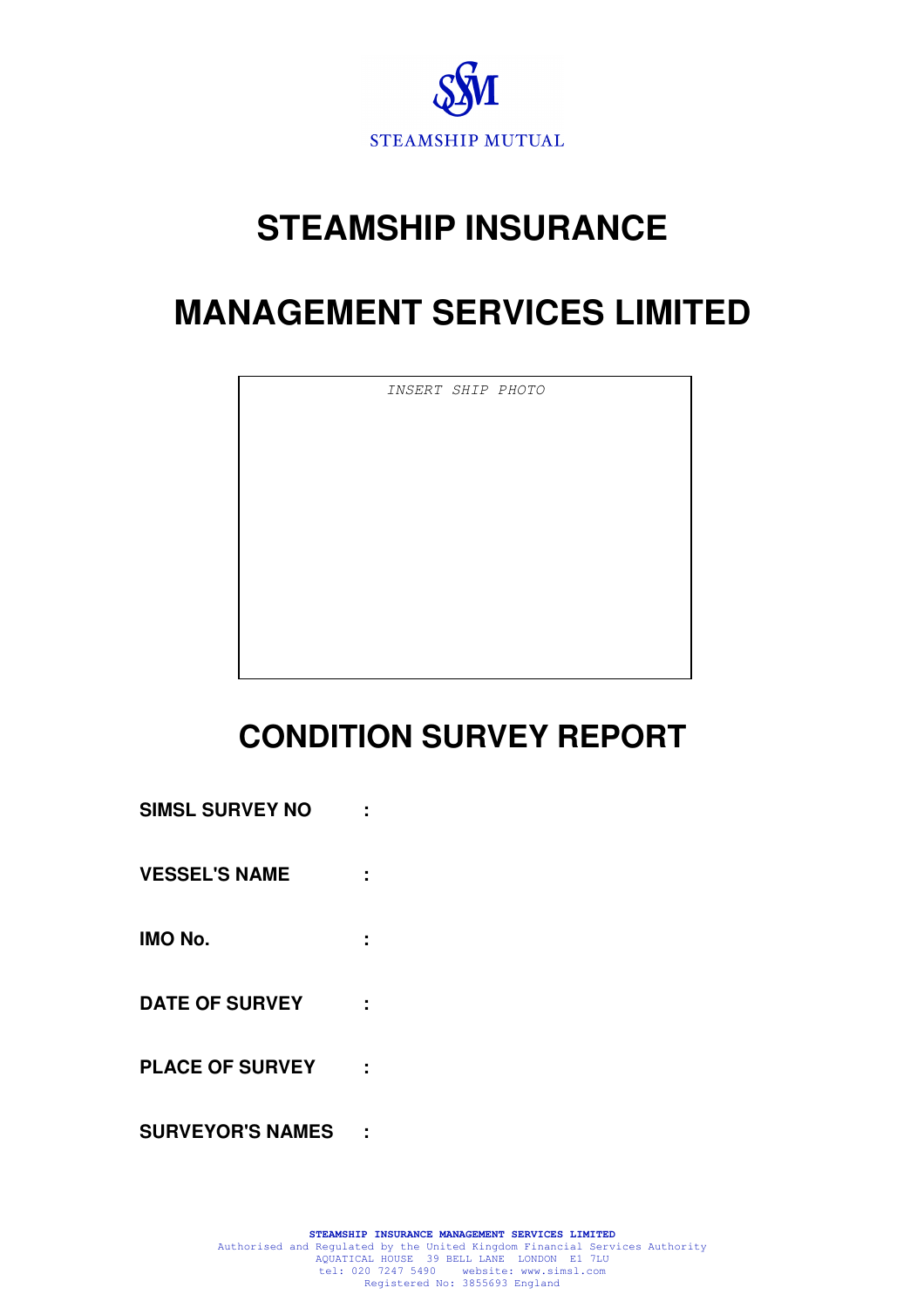## **FORMAL SURVEY REPORT**

| 1.  | Vessel's name & flag                                                            |  |
|-----|---------------------------------------------------------------------------------|--|
| 2.  | <b>IMO</b> number                                                               |  |
| 3.  | Owner's name & nationality                                                      |  |
| 4.  | Manager's name & nationality                                                    |  |
| 5.  | Vessel type                                                                     |  |
| 6.  | Year & country of build                                                         |  |
| 7.  | <b>Gross Tonnage</b><br>Dimensions (L x B x D)<br>Summer Draft (d)              |  |
| 8.  | <b>Classification Society</b>                                                   |  |
| 9.  | Trading area                                                                    |  |
| 10. | Date & place of survey<br>(Man hours taken for Survey)                          |  |
| 11. | <b>Survey Company</b>                                                           |  |
| 12. | Surveyor's Name(s)                                                              |  |
| 13. | Captain's name<br>Owner's / Manager's Superintendent                            |  |
| 14. | Operational status of V/L<br>(Loading/Discharging/Anchored/<br>Standby/Laid-up) |  |
| 15. | Next port and cargo<br>(If applicable)                                          |  |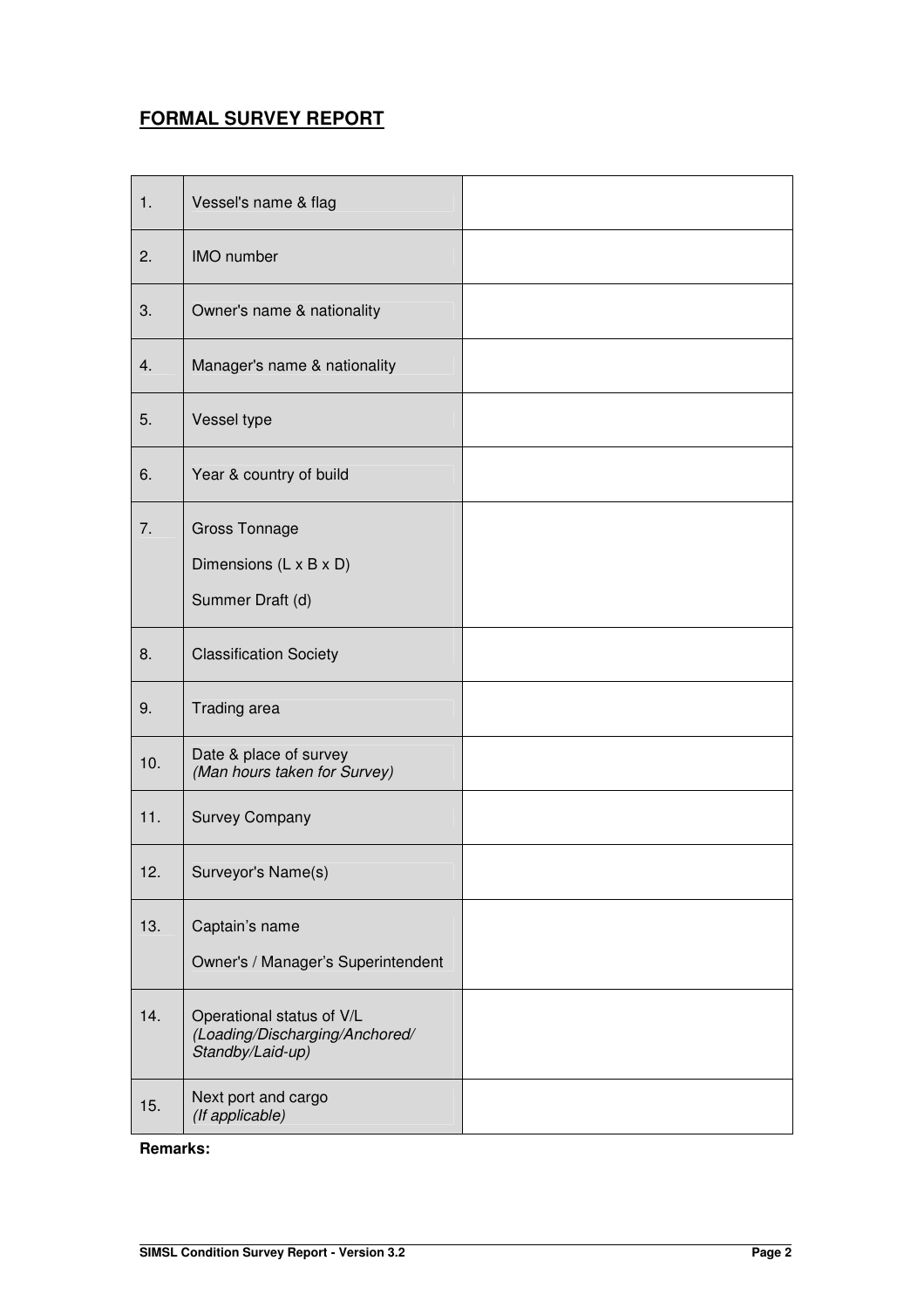## **A. HULL & MACHINERY**

## **A1. Ship's Hull, Structures & Fittings**

| 1.  | <b>External shell plating</b>                                                                                                                                                                           |             |             |
|-----|---------------------------------------------------------------------------------------------------------------------------------------------------------------------------------------------------------|-------------|-------------|
| 2.  | Internal shell plating                                                                                                                                                                                  |             |             |
| 3.  | Frames, beams, bulkheads, etc.                                                                                                                                                                          |             |             |
| 4.  | Weather decks, foc'sle, poop, catwalks,<br>etc.                                                                                                                                                         |             |             |
| 5.  | Watertight openings, ports, skylights &<br>scuttles.                                                                                                                                                    |             |             |
| 6.  | Ballast tanks, peak tanks, cofferdams<br>and void spaces.<br>(A representative sample of each type<br>of ballast tank are to be inspected, it is<br>not a requirement that all tanks are<br>inspected). |             |             |
| 7.  | Condition of holds/cargo tanks                                                                                                                                                                          |             |             |
| 8.  | Superstructure & coatings                                                                                                                                                                               |             |             |
| 9.  | Handrails, bulwarks, safe access                                                                                                                                                                        |             |             |
| 10. | Ventilators, mushroom heads (incl. fire<br>flaps), air vents & filling pipes, savealls.<br>(Labelled for compartments served)                                                                           |             |             |
| 11. | Ultrasonic Steel Thickness Gauging:<br><b>Within Class Limits</b><br>Yes / No<br>(Confirm that areas outside Class limits<br>have been renewed)                                                         | Date:       | Place:      |
|     | Keel & bottom plates<br>a)                                                                                                                                                                              | Ave<br>%    | Max<br>$\%$ |
|     | Lower shell strakes<br>b)                                                                                                                                                                               | $\%$<br>Ave | Max<br>$\%$ |
|     | Upper shell strakes<br>$\mathsf{c})$                                                                                                                                                                    | $\%$<br>Ave | Max<br>$\%$ |
|     | Main deck<br>d)                                                                                                                                                                                         | Ave<br>℅    | $\%$<br>Max |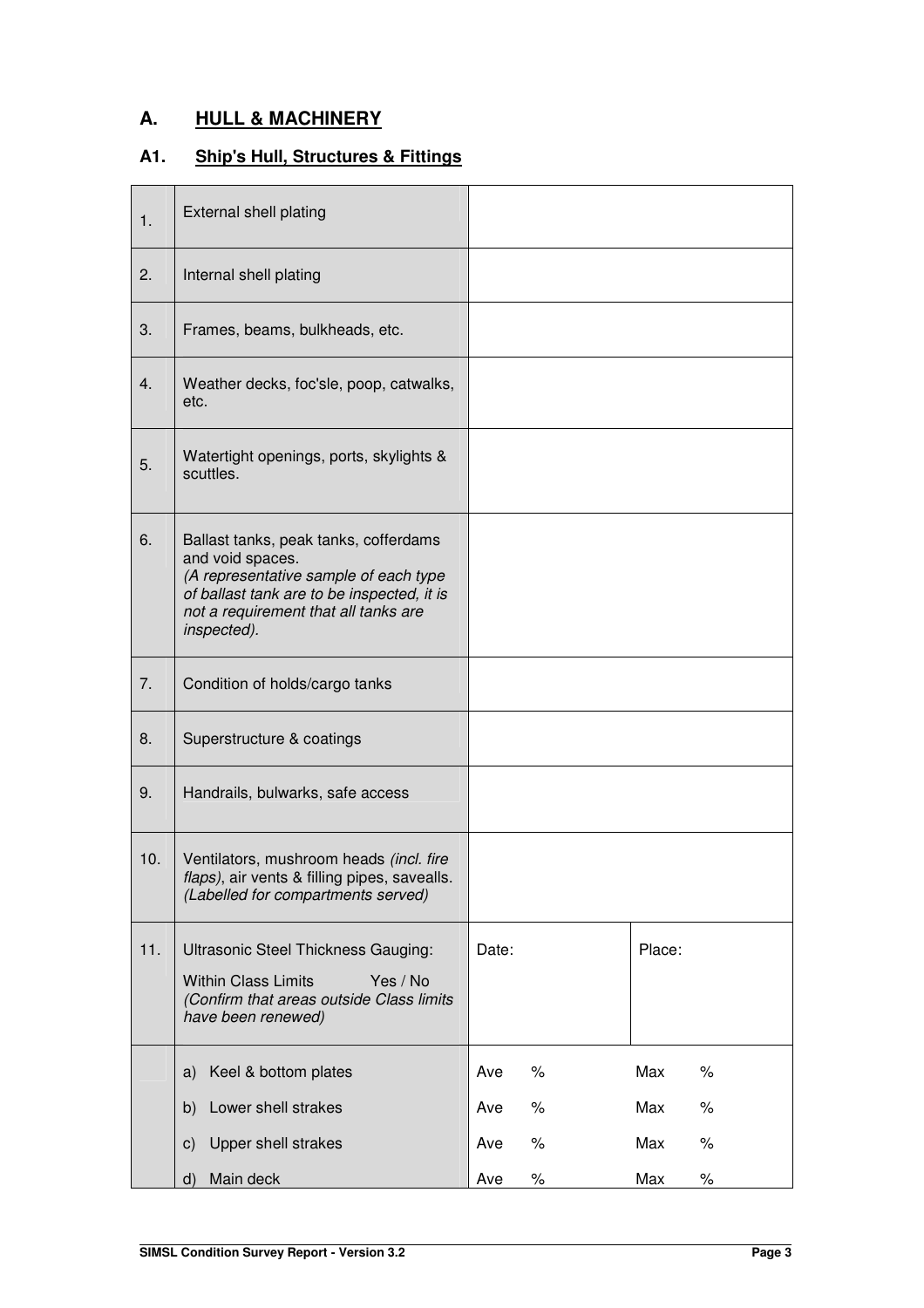| <b>Tank Tops</b><br>e) | Ave | % | Max | % |
|------------------------|-----|---|-----|---|
| Frames                 | Ave | % | Max | % |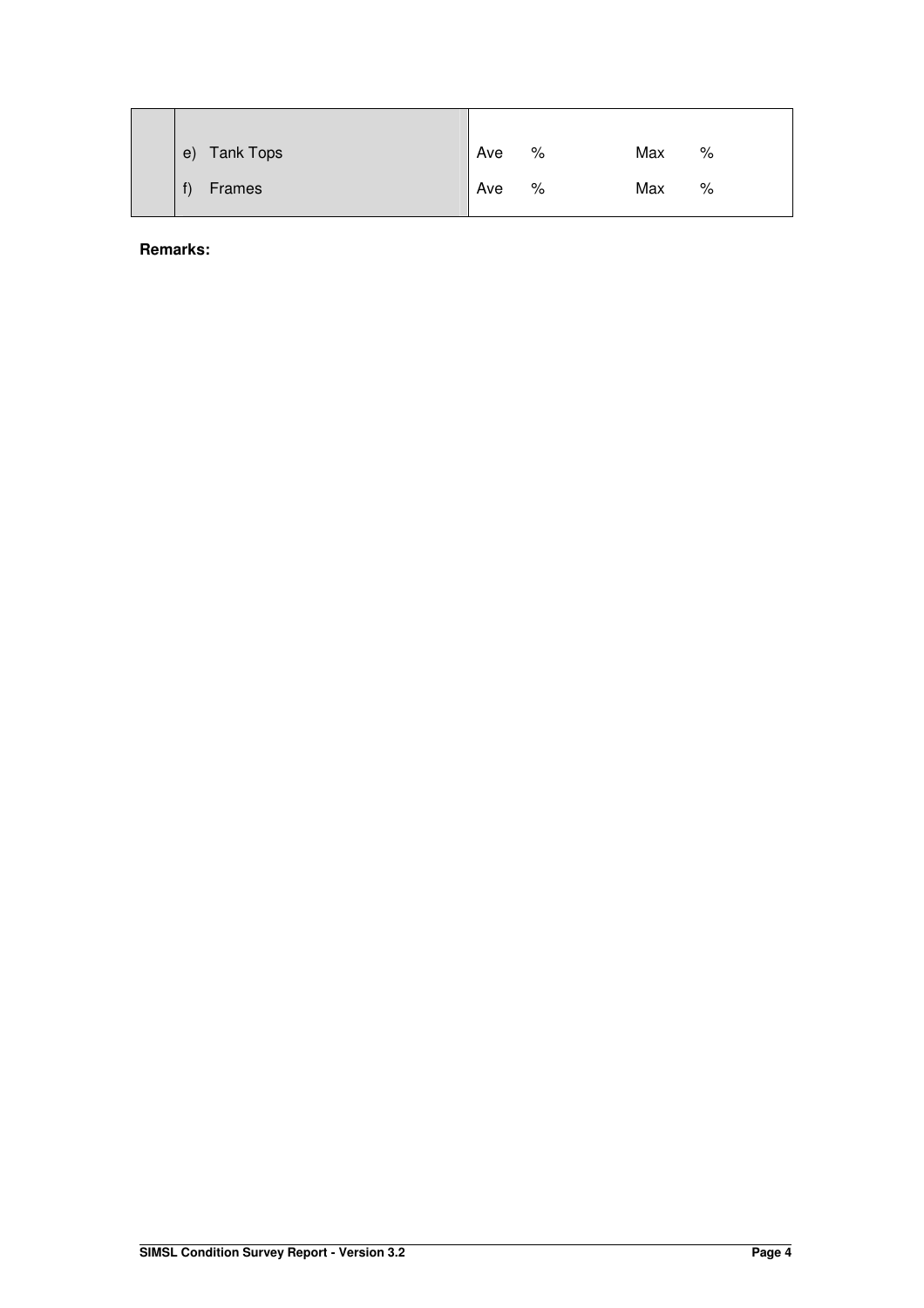## **A2. Deck Machinery**

| 1.             | Cargo winches (including guards &<br>brakes)                                                                                                    |  |
|----------------|-------------------------------------------------------------------------------------------------------------------------------------------------|--|
| 2.             | Cargo cranes, derricks & associated<br>running gear, provisions cranes and<br>engineroom cranes                                                 |  |
| 3.             | Conditions of mooring arrangements<br>Windlass, winches<br>a)<br>b)<br>Mooring ropes/wires<br>Fair Leads and mooring furniture<br>$\mathsf{c})$ |  |
| 4.             | Accommodation ladders / gangways,<br>winches, wires and safety nets                                                                             |  |
| 5.             | Pilot ladders and hoists                                                                                                                        |  |
| 6.             | Cargo pumps                                                                                                                                     |  |
| 7 <sub>1</sub> | Cleanliness of deck machinery spaces<br>and pump rooms                                                                                          |  |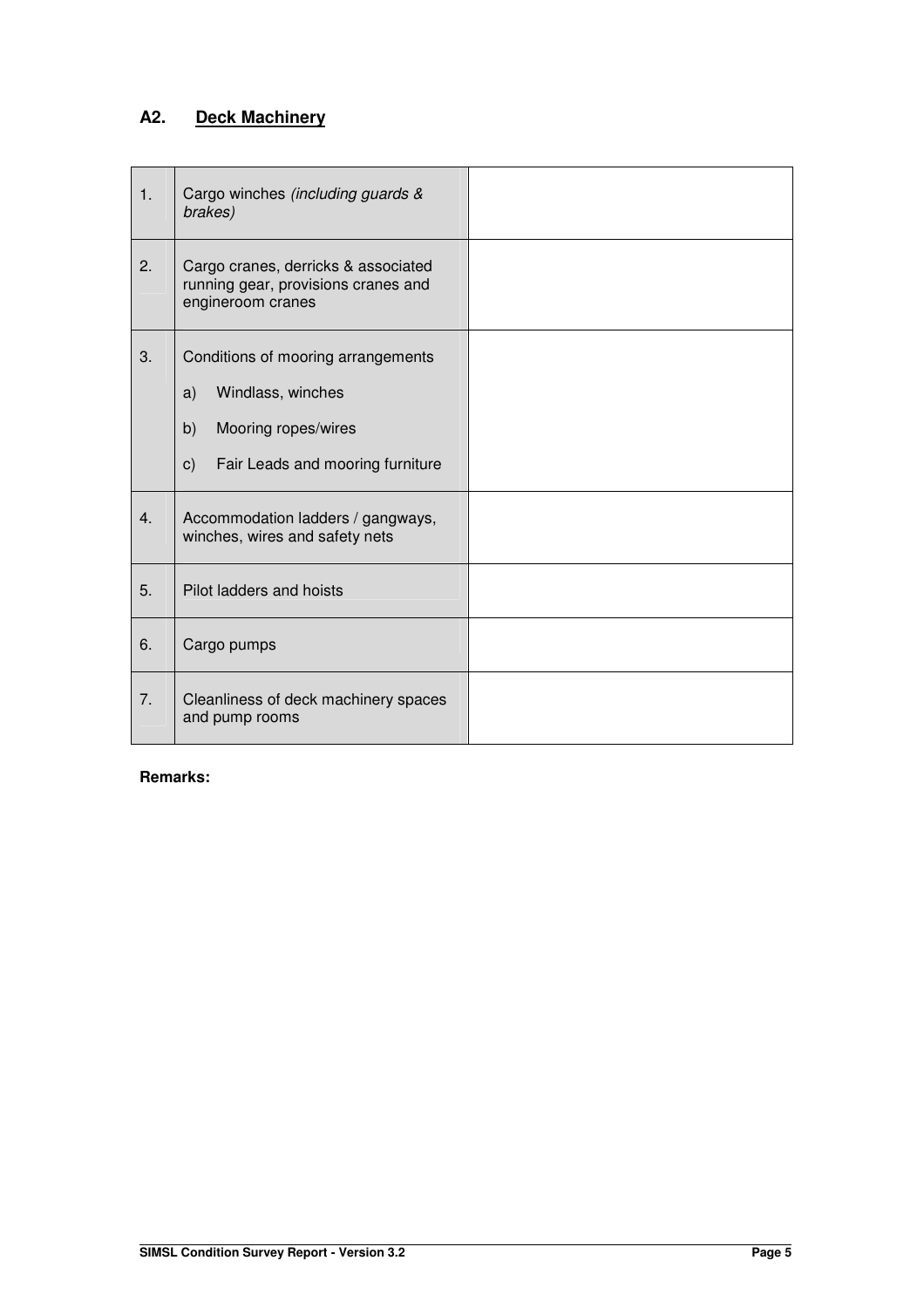## **A3. Main & Auxiliary Machinery**

Particular attention is to be afforded to the general cleanliness of machinery spaces and safety/housekeeping aspects.

| 1.  | Main engine(s): type / number of<br>cylinders.                                             |  |
|-----|--------------------------------------------------------------------------------------------|--|
| 2.  | Thrusters: location / number                                                               |  |
| 3.  | Main Boiler(s): working pressure(s).                                                       |  |
| 4.  | Generators: number, type & output.                                                         |  |
| 5.  | Emergency generator or batteries.                                                          |  |
| 6.  | Switchboards.                                                                              |  |
| 7.  | Steering gear (tested?)<br>a)<br>b)<br>Emergency steering (tested?)                        |  |
| 8.  | Oily Water Separator operational<br>and instructions displayed?<br>Checked for magic pipe? |  |
| 9.  | a) Main fire Pump (tested?)                                                                |  |
|     | b) Emergency fire pump (tested?)                                                           |  |
| 10. | Floor plates clean / secure?                                                               |  |
| 11. | All engine room valves and pipes<br>colour coded?                                          |  |
| 12. | Cleanliness of machinery, purifiers<br>and other spaces?                                   |  |
| 13. | Spare gear, quantity, stowage and<br>condition.                                            |  |
| 14. | Condition and type of exhaust and<br>other lagging?                                        |  |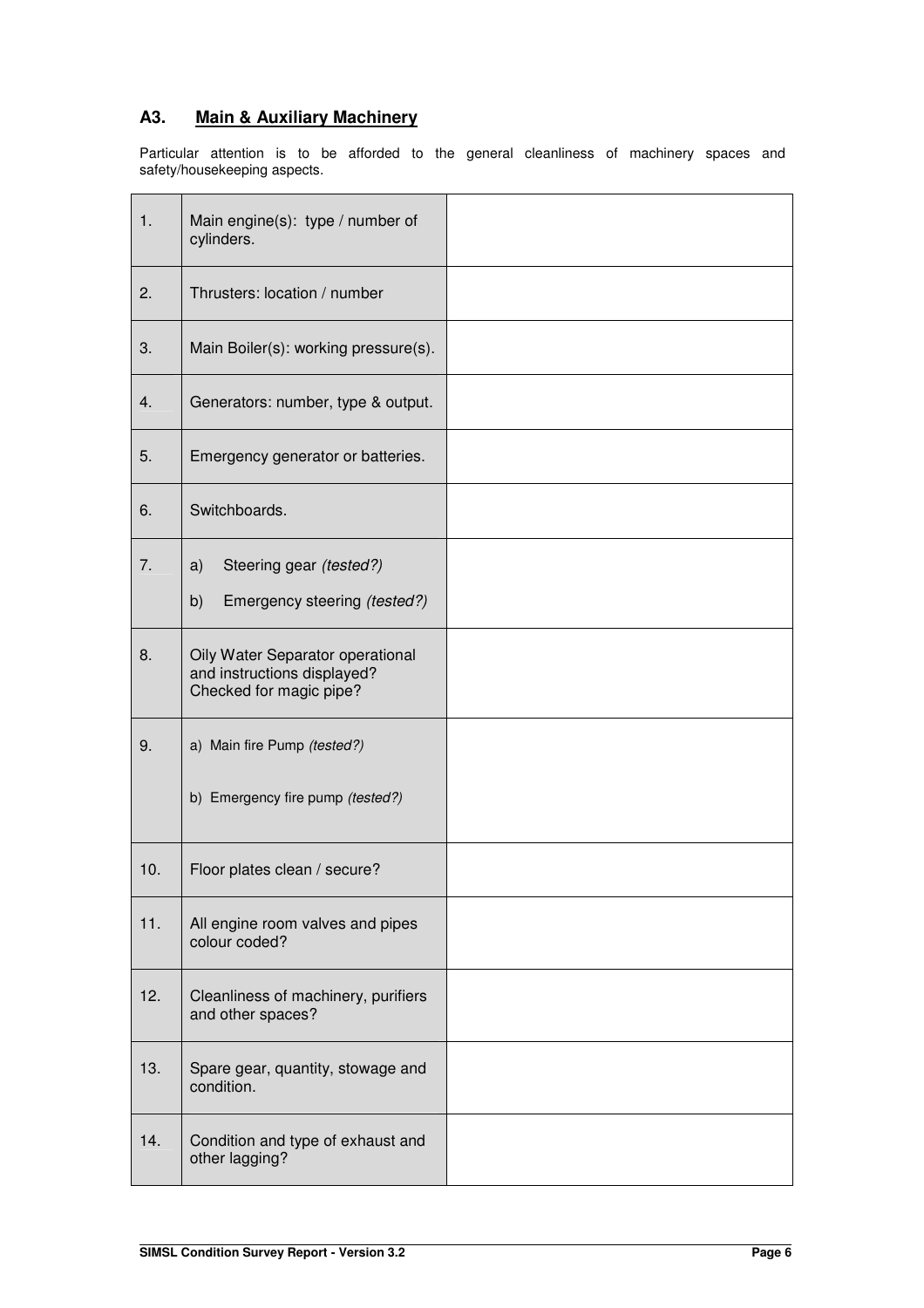| 15. | Remote stop devices<br>(Main engine and fans, tested?).<br>Remote closing devices and level<br>gauges (Fuel tanks etc.) (tested?). |  |
|-----|------------------------------------------------------------------------------------------------------------------------------------|--|
| 16. | Bilge & ballast system tested?<br>(Engine room bilges clean/dry?).                                                                 |  |
| 17. | a) Condition of propeller & rudder?<br>(if in Dry Dock).<br>Spare propeller and where<br>b)<br>stored?                             |  |
| 18. | Sanitation device<br>(USCG Approved?)                                                                                              |  |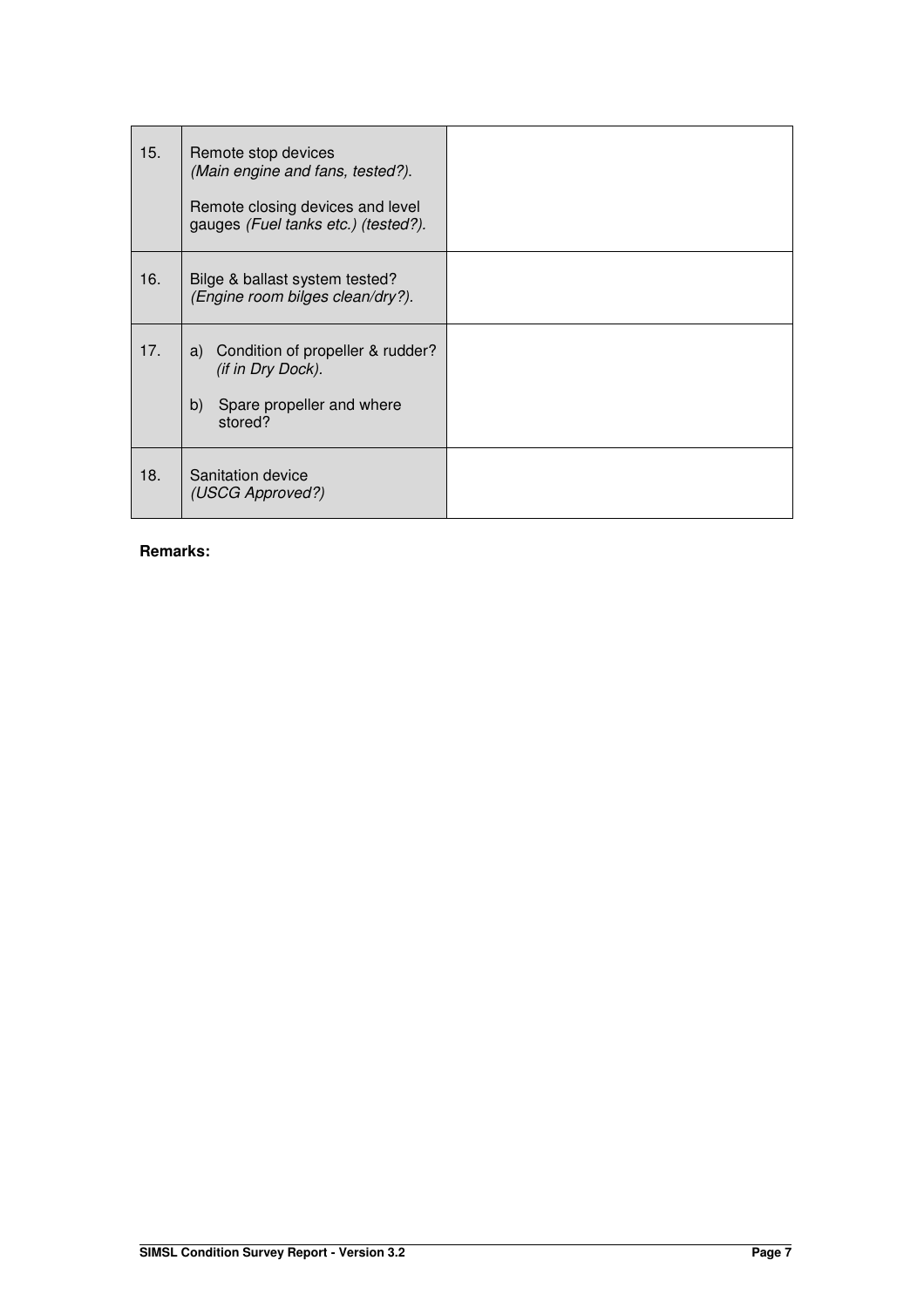| A4. | <b>Certification, Surveys and Record Books</b> |  |  |
|-----|------------------------------------------------|--|--|
|     |                                                |  |  |

|     | <b>Certificate Type</b>                                                        | Date of Issue | Last Annual /<br>Intermediate | Date of Expiry |
|-----|--------------------------------------------------------------------------------|---------------|-------------------------------|----------------|
| 1.  | Certificate of Registry                                                        |               | N/A                           |                |
| 2.  | International Tonnage                                                          |               | N/A                           |                |
| 3.  | International Load<br>Line                                                     |               |                               |                |
| 4.  | Safety Equipment<br>Certificate                                                |               |                               |                |
| 5.  | <b>Safety Construction</b><br>Certificate                                      |               |                               |                |
| 6.  | Safety Radio<br>Certificate                                                    |               |                               |                |
| 7.  | International Oil<br><b>Pollution Prevention</b><br><b>IOPP</b>                |               |                               |                |
| 8.  | <b>International Air</b><br><b>Pollution Prevention</b><br><b>IAPP</b>         |               |                               |                |
| 9.  | International Sewage<br><b>Pollution Prevention</b>                            |               | N/A                           |                |
| 10. | Fitness for Carriage of<br>Dangerous Chemicals<br>in Bulk                      |               |                               |                |
| 11. | <b>International Noxious</b><br><b>Liquid Substances</b><br>Certificate (INLS) |               |                               |                |
| 12. | Fitness for Carriage of<br>Liquefied Gases in<br><b>Bulk</b>                   |               |                               |                |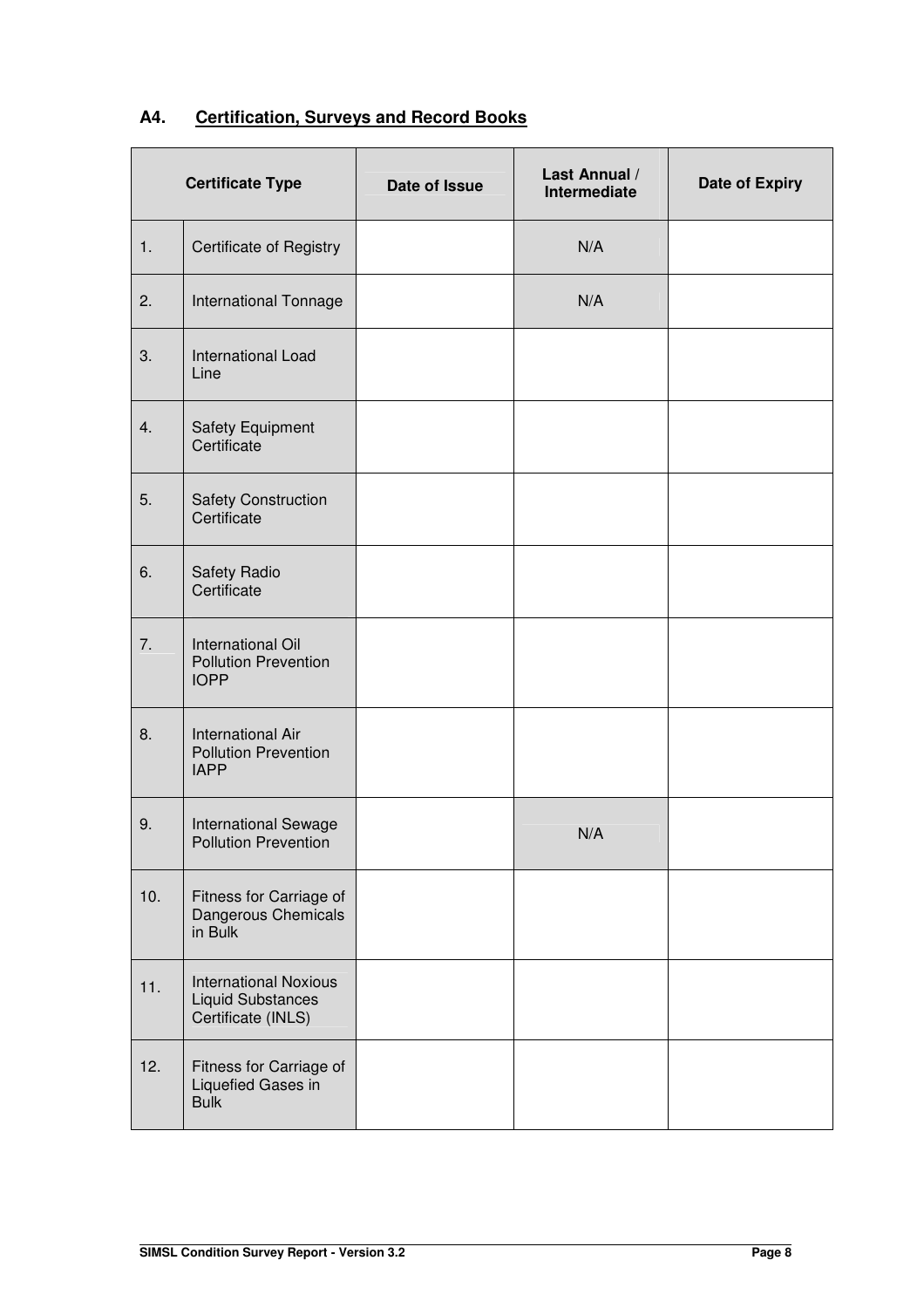|     | <b>Certificate Type</b>                                                                                                                                                     | Date of Issue | Last Annual /<br>Intermediate | Date of Expiry |
|-----|-----------------------------------------------------------------------------------------------------------------------------------------------------------------------------|---------------|-------------------------------|----------------|
| 13. | Document of<br>Compliance for<br>Dangerous Goods                                                                                                                            |               | N/A                           |                |
| 14. | Other Certification:<br><b>High Speed Craft</b><br><b>Safety Certificate</b><br>Permit to Operate<br><b>High Speed Craft</b><br><b>Special Purpose</b><br>Ships Certificate |               |                               |                |
| 15. | Passenger Ship<br><b>Safety Certificate</b>                                                                                                                                 |               | N/A                           |                |
| 16. | Certificate of<br>Compliance (LY2<br><b>Yacht Code</b><br>compliance)                                                                                                       |               |                               |                |
| 17. | <b>Ship Sanitation</b><br><b>Control Exemption</b><br>Certificate / Ship<br><b>Sanitation Control</b><br>Certificate<br>(SSCEC/SSCC)                                        |               | N/A                           |                |
| 18. | <b>Hull Special Survey</b><br>(Extensions granted if<br>any?)                                                                                                               |               | N/A                           |                |
| 19. | <b>Hull Annual Survey</b>                                                                                                                                                   |               |                               |                |
| 20. | <b>Machinery Special</b><br>Survey<br>(Extensions granted if<br>any?)                                                                                                       |               | N/A                           |                |
| 21. | Machinery Annual<br>Survey                                                                                                                                                  |               |                               |                |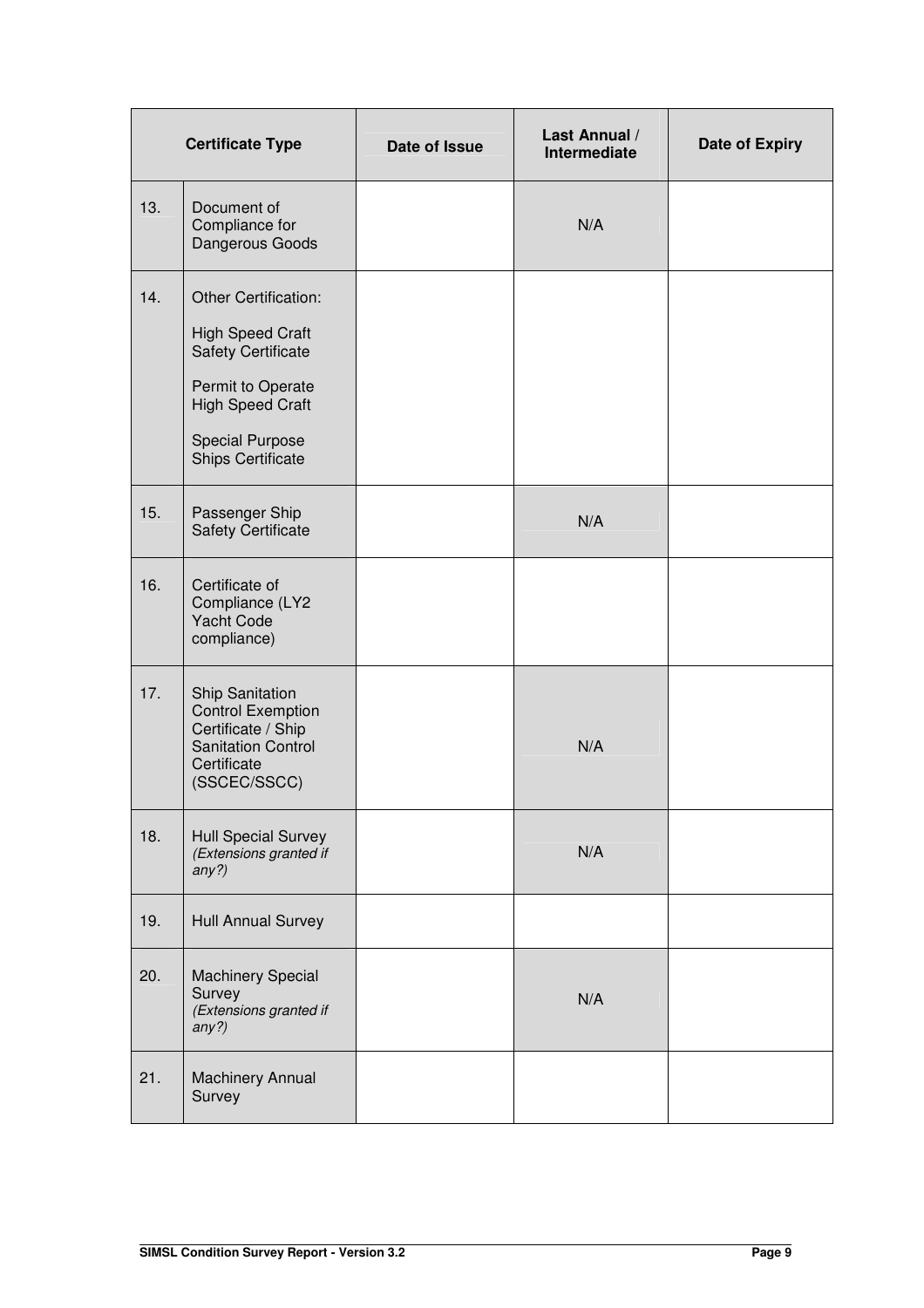|     | <b>Document</b>                                                                                                                                                     |         | <b>Remarks</b> |
|-----|---------------------------------------------------------------------------------------------------------------------------------------------------------------------|---------|----------------|
| 22. | Class quarterly listings<br>/ summary<br>(note date and list any<br>Conditions of Class or<br>Class<br>Recommendations or<br>Memoranda also any<br>overdue surveys) |         |                |
| 23. | Shipboard<br>contingency<br>(SOPEP/SMPEP)                                                                                                                           |         |                |
| 24. | Oil Record Book<br>(Last entry?)                                                                                                                                    | Part 1: | Part 2:        |
| 25. | Damage Control Plan                                                                                                                                                 |         |                |
| 26. | Loading and Stability<br>Manual (Chemical and<br>Gas tankers)                                                                                                       |         |                |
| 27. | Procedures and<br>Arrangements Manual<br>(INLS vessels)                                                                                                             |         |                |
| 28. | Cargo Record Book<br>(Last entry?) (INLS<br>vessels)                                                                                                                |         |                |
| 29. | Port State Control<br>Inspection.<br>Date & Place?                                                                                                                  |         |                |
| 30. | Port State deficiencies<br>found?                                                                                                                                   |         |                |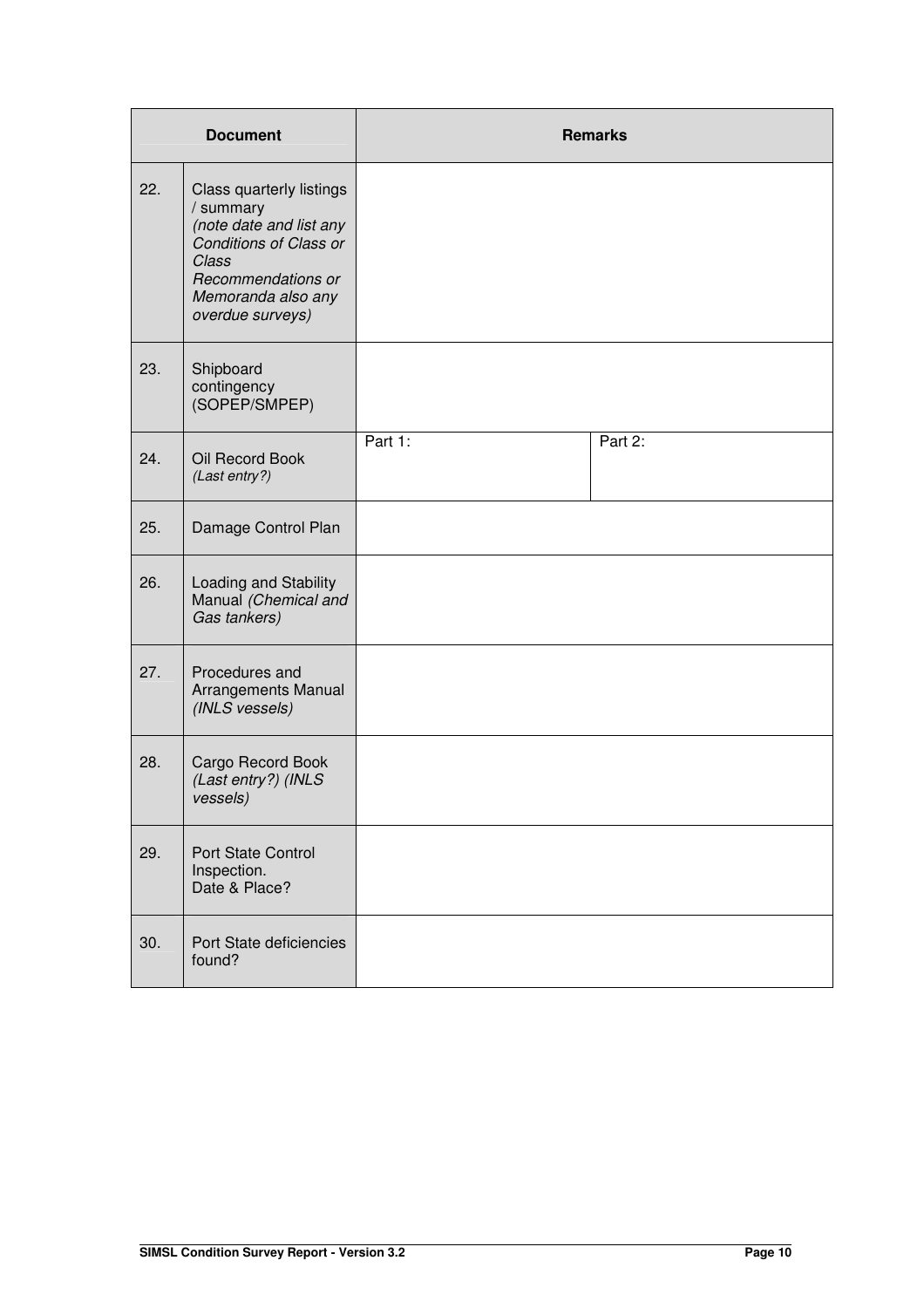|     |    | <b>Document</b>                                                    | <b>Remarks</b> |
|-----|----|--------------------------------------------------------------------|----------------|
| 31. |    | <b>Stability:</b>                                                  |                |
|     | a) | Class approved<br>stability book?                                  |                |
|     | b) | <b>SOLAS</b><br>approved grain<br>book?                            |                |
|     | c) | Endorsed for<br>change of<br>name?                                 |                |
|     | d) | Any structural<br>changes made?                                    |                |
|     | e) | Are previous<br>voyages<br>stability<br>calculations on<br>record? |                |
| 32. |    | Relevant IMO<br>publications and<br><b>IMDG Code Volumes</b>       |                |
| 33. |    | Last dry-docking?<br>(date and location)                           |                |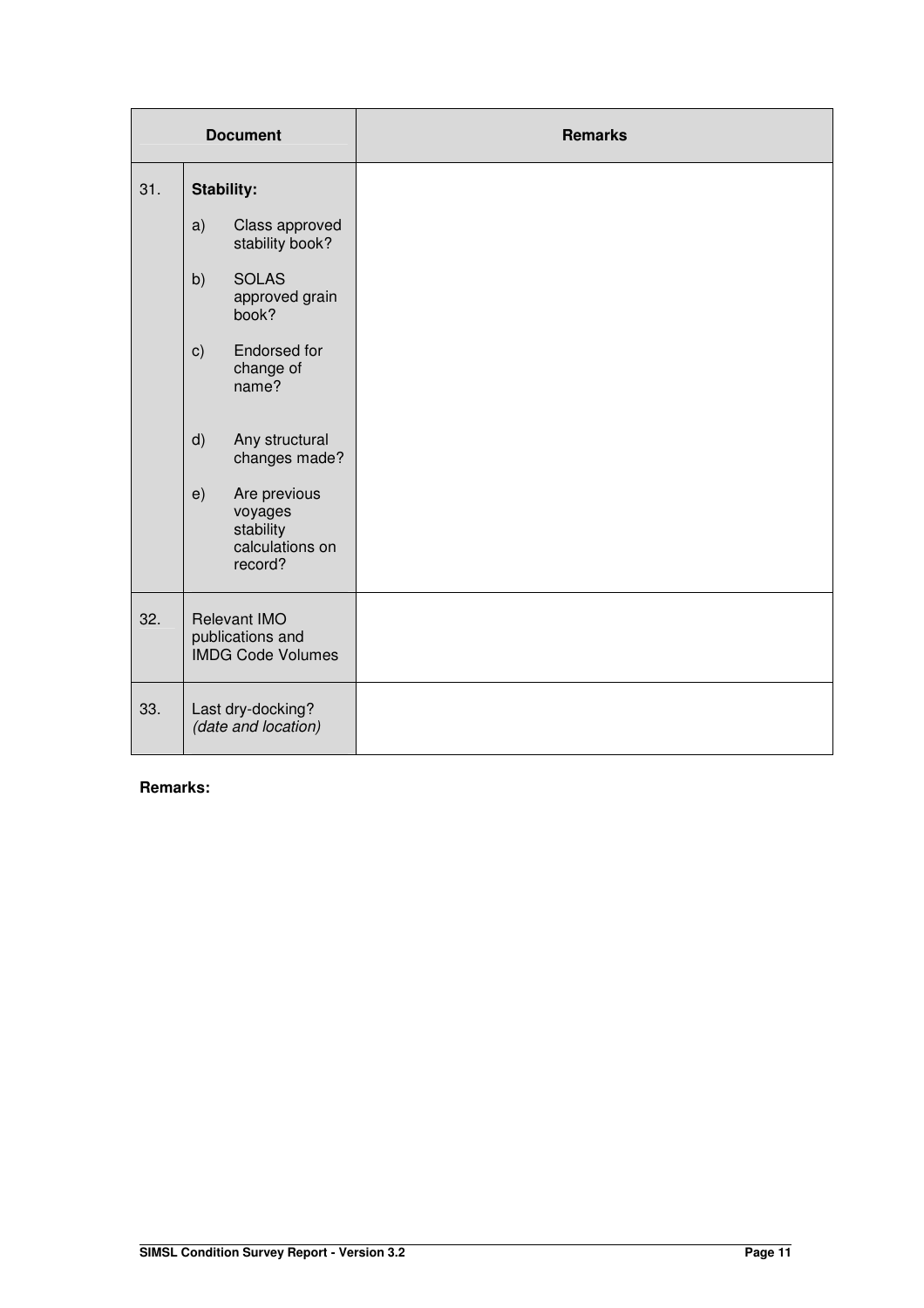## **A5. Personnel**

| <b>Function</b> |                                           | No. | <b>Nationality</b>                                                            | <b>STCW</b><br><b>Certification</b> | <b>GMDSS</b><br><b>Certification</b> |
|-----------------|-------------------------------------------|-----|-------------------------------------------------------------------------------|-------------------------------------|--------------------------------------|
| 1.              | Master                                    |     |                                                                               |                                     |                                      |
| 2.              | <b>Deck</b><br><b>Officers</b>            |     |                                                                               |                                     |                                      |
| 3.              | Engineer<br><b>Officers</b>               |     |                                                                               |                                     | N/A                                  |
| 4.              | Radio<br><b>Officers</b>                  |     |                                                                               |                                     |                                      |
| 5.              | Other<br><b>Officers</b>                  |     |                                                                               |                                     |                                      |
| 6.              | <b>Deck</b><br>Crew                       |     |                                                                               |                                     | N/A                                  |
| 7.              | Engine<br>Room<br>Crew                    |     |                                                                               |                                     | N/A                                  |
| 8.              | Other<br>Crew                             |     |                                                                               |                                     | N/A                                  |
| 9.              | Minimum<br>Manning<br>Certificate         |     | Complies: Yes / No                                                            | Date of issue:                      |                                      |
| 10.             |                                           |     | Are the officers and crew fluent in a<br>common language? - Language?         |                                     |                                      |
| 11.             | English language?                         |     | Who and how many are conversant in the                                        |                                     |                                      |
| 12.             |                                           |     | Is there a designated Safety Officer?                                         |                                     |                                      |
| 13.             | each deck?                                |     | Are photoluminescent escape signs<br>sighted at a correct height for smoke on |                                     |                                      |
| 14.             | Are safety notices displayed?             |     |                                                                               |                                     |                                      |
| 15.             | supplies on board?<br>Certificate & date: |     | Are there adequate medical facilities and                                     |                                     |                                      |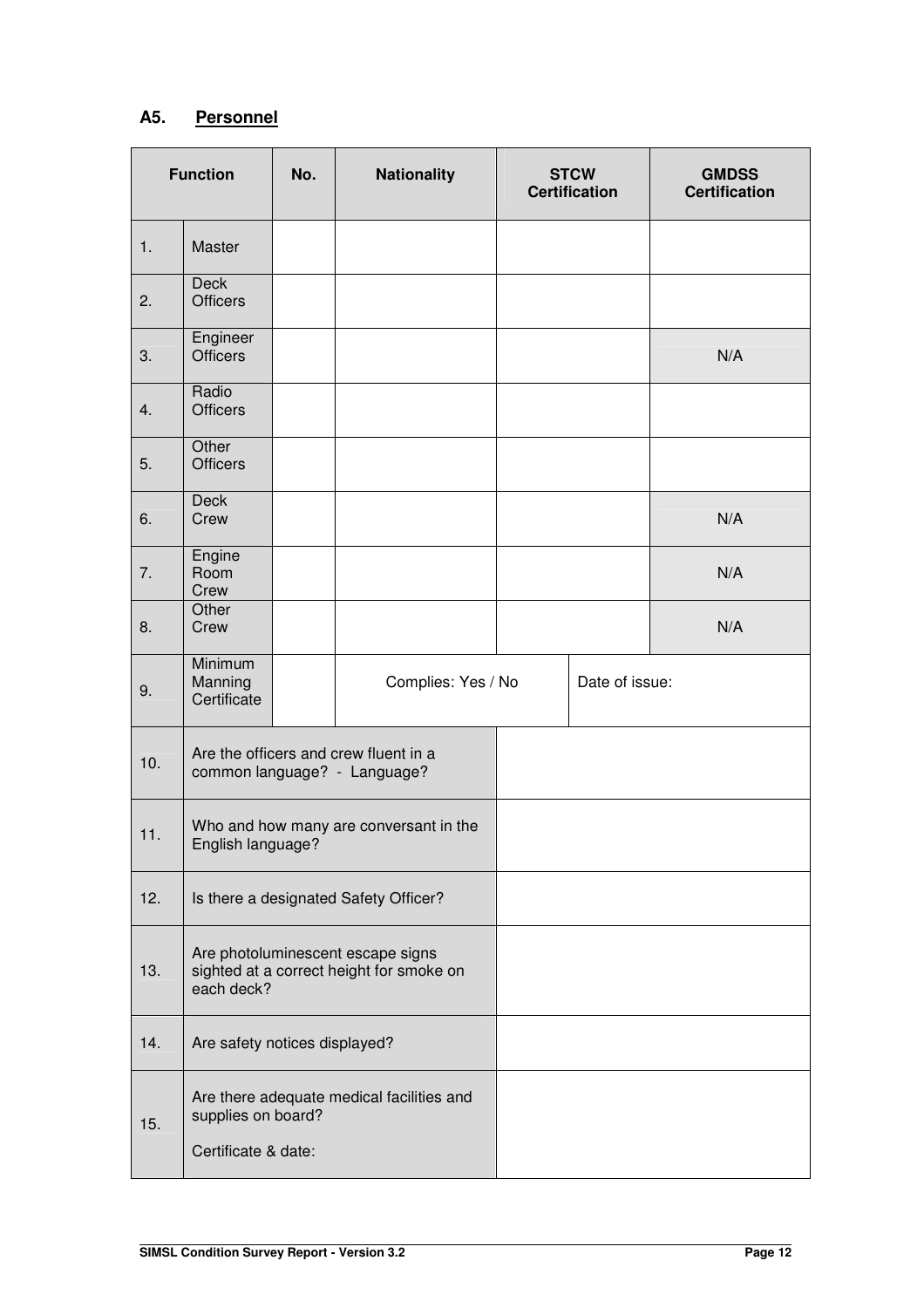| 16. | Is the lighting adequate throughout the<br>ship - both portable and fixed?      |  |
|-----|---------------------------------------------------------------------------------|--|
| 17. | Are the crew provided with and using<br>personal safety / protection equipment? |  |
| 18. | Is the vessel generally neat and tidy?                                          |  |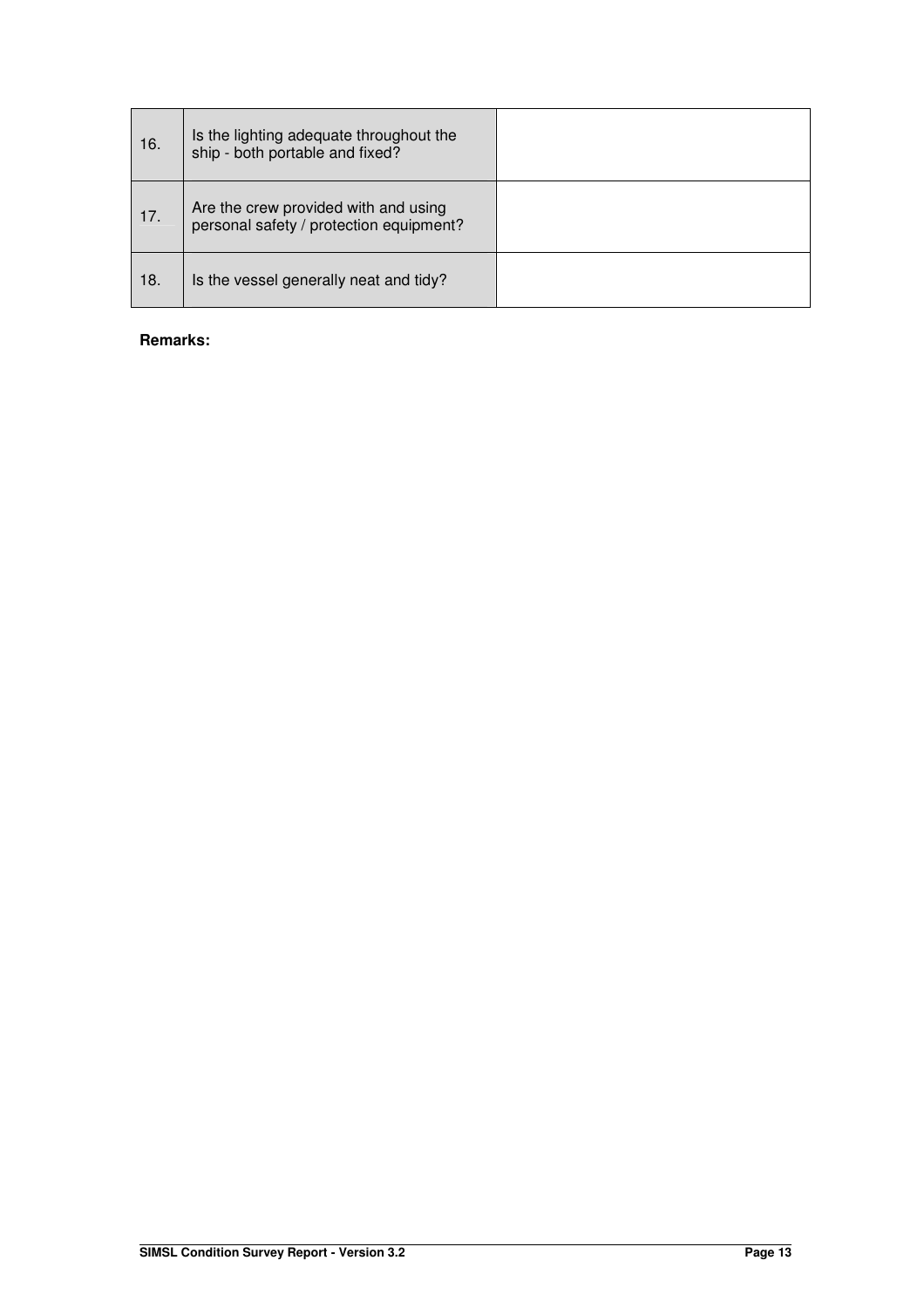## **B. SAFETY**

| 1.  | Lifeboats & davits                                                                                                |  |
|-----|-------------------------------------------------------------------------------------------------------------------|--|
| 2.  | Liferafts & davits                                                                                                |  |
| 3.  | Number & positions of Emergency<br>Head Quarters (EHQ)                                                            |  |
| 4.  | Fire extinguishers                                                                                                |  |
| 5.  | Fixed fire extinguishing arrangements.<br>(Deck, Paint locker, Engine Room &,<br>Cargo compartments etc.)         |  |
| 6.  | Fire lines & hydrants                                                                                             |  |
| 7.  | Fireman's outfits, Self Container<br><b>Breathing Appliances &amp; Emergency</b><br><b>Life Saving Appliances</b> |  |
| 8.  | Portable gas meters                                                                                               |  |
| 9.  | Portable oxygen meters                                                                                            |  |
| 10. | Oxygen resuscitator                                                                                               |  |
| 11. | Emergency muster / station bill sighted<br>on each accommodation deck?                                            |  |
| 12. | Emergency Organisation / Fire Control<br>Plan                                                                     |  |
| 13. | <b>SOLAS / Crew Safety Training</b><br>Manuals)<br>(1 copy in each Mess Room?)                                    |  |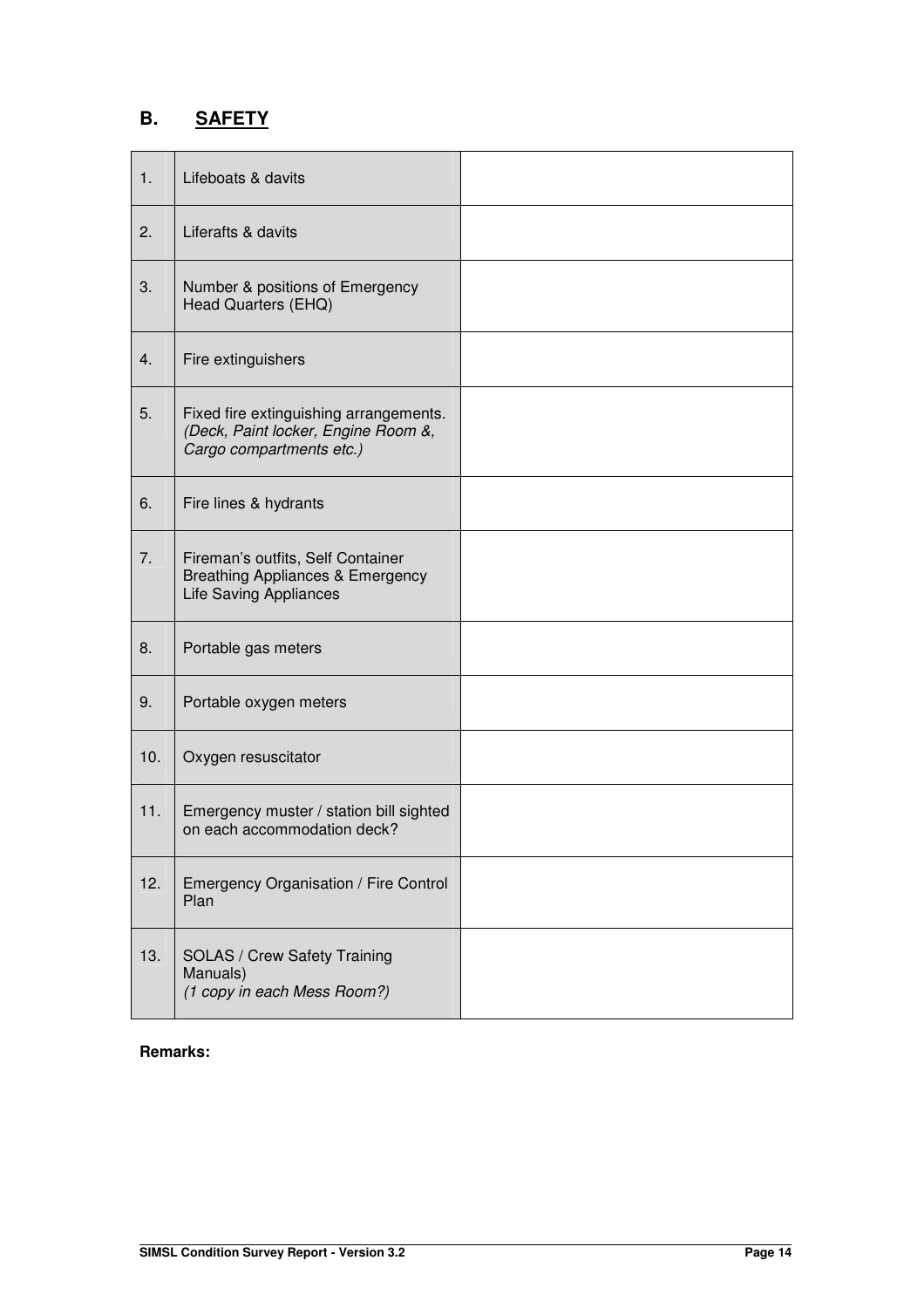## **C. NAVIGATION AND COMMUNICATIONS**

## **C1. Navigation**

## **NOTES: 1. State whether any items are not fitted or not fully operational**

**2. State whether any items have been exempted by flag state**

| <b>Equipment</b>                        |                                                                      |   |            | <b>Remarks</b>                                           | <b>Equipment</b>                            |   |              | <b>Remarks</b> |
|-----------------------------------------|----------------------------------------------------------------------|---|------------|----------------------------------------------------------|---------------------------------------------|---|--------------|----------------|
| <b>ARPA</b>                             |                                                                      | Y | N          |                                                          | Radar                                       | Y | $\mathsf{N}$ |                |
| Echo<br>Sounder                         |                                                                      | Y | N          |                                                          | Sextant                                     | Y | N            |                |
| Rate of Turn<br>Indicator               |                                                                      | Y | N          |                                                          | Auto<br>Steering<br>Off Course<br>Alarm     | Y | N            |                |
| Chronometer                             |                                                                      | Y | N          |                                                          | <b>AIS</b>                                  | Y | N            |                |
| Gyro<br>Compass<br>and<br>Repeaters     |                                                                      | Y | N          |                                                          | Emergency<br>Steering<br>Compass            | Y | N            |                |
| Electronic<br>Charts /<br><b>ECDIS</b>  |                                                                      | Y | N          |                                                          | Voyage<br>Data<br>Recorder /<br><b>SVDR</b> | Y | N            |                |
| <b>EPIRB</b>                            |                                                                      | Y | N          |                                                          | SART(S)                                     | Y | N            |                |
| Speed Log                               |                                                                      | Y | N          |                                                          | GPS/<br>Glonass /<br>Galileo                | Y | N            |                |
| <b>Navtex</b><br>Receiver               |                                                                      | Y | N          |                                                          | Course<br>Recorder                          | Y | N            |                |
| <b>VHF Radios</b><br>/ GMDSS<br>station |                                                                      | Y | N          |                                                          | M/E Bridge<br>Control                       | Y | $\mathsf{N}$ |                |
| Magnetic<br>Compass                     |                                                                      | Υ | N          |                                                          | Azimuth<br><b>Mirrors</b>                   | Y | N            |                |
| <b>LRIT</b>                             |                                                                      | Υ | N          |                                                          | <b>BNWAS</b>                                | Y | $\mathsf{N}$ |                |
| Notices to Mariners (N to M's):<br>1.   |                                                                      |   |            |                                                          |                                             |   |              |                |
|                                         | What is the date of the latest<br>a)<br>Notice to Mariners on board? |   |            |                                                          |                                             |   |              |                |
| b)                                      |                                                                      |   | published? | Are weekly Notices to Mariners<br>forwarded to vessel as |                                             |   |              |                |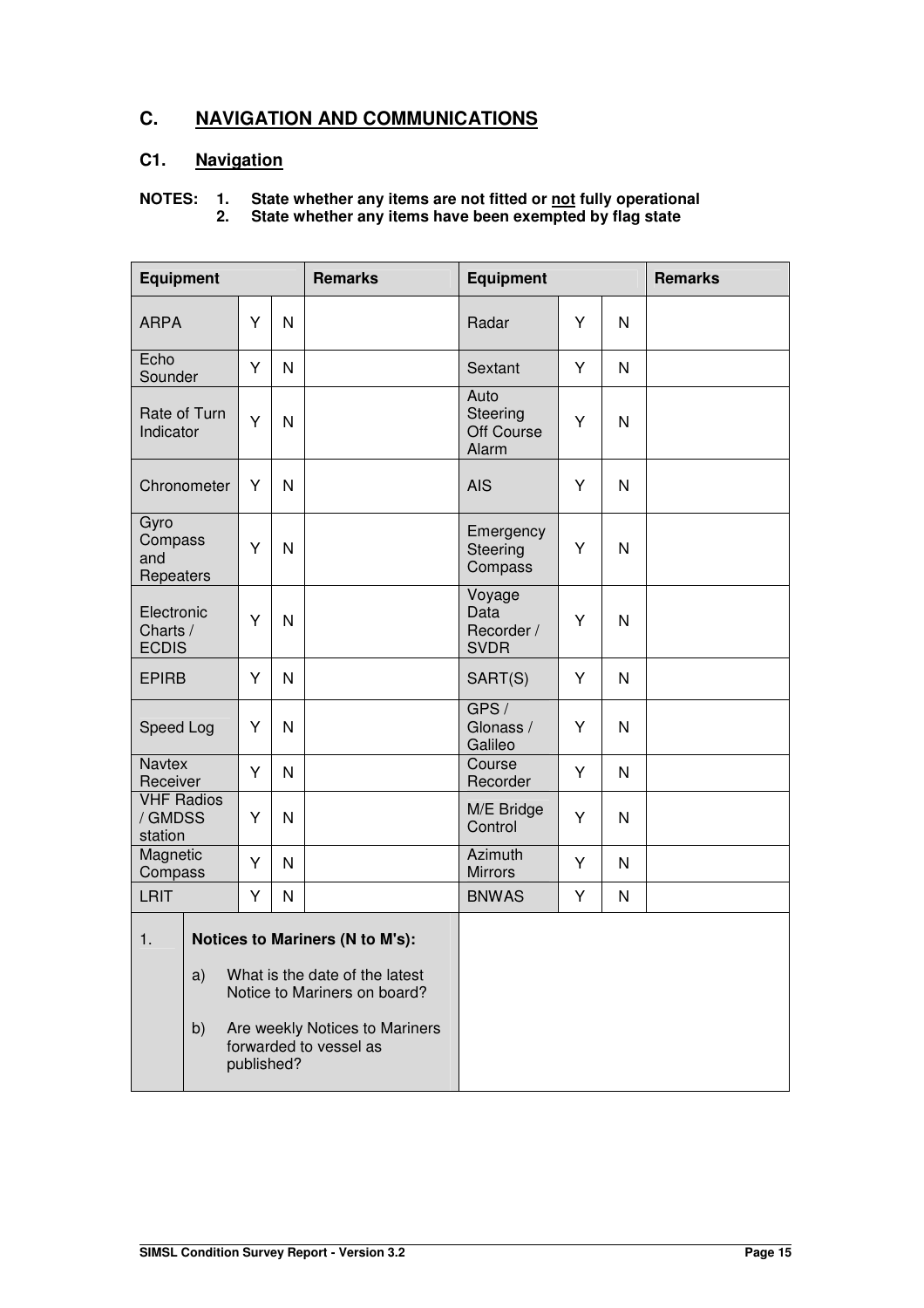| 2. | <b>Nautical Publications:</b>                                                                                                                                               |  |
|----|-----------------------------------------------------------------------------------------------------------------------------------------------------------------------------|--|
|    | Are paper or electronic charts in<br>a)<br>use, or both?                                                                                                                    |  |
|    | b)<br>Do chart folios provide adequate<br>coverage for vessel's trading<br>area?                                                                                            |  |
|    | b)<br>Charts corrected up to date?                                                                                                                                          |  |
|    | c)<br>Do publications cover the<br>vessel's trading area?                                                                                                                   |  |
|    | d)<br>Publications properly corrected?                                                                                                                                      |  |
|    | Are the latest editions of all<br>e)<br>nautical publications, such as<br>the Nautical Almanac, Lists of<br>Lights, Ships Routing, IAMSAR<br>Manual etc. available onboard? |  |
| 3. | Date Magnetic Compass last<br>adjusted?                                                                                                                                     |  |
|    | Deviation card displayed?<br>a)                                                                                                                                             |  |
|    | b)<br>Are compass errors logged?                                                                                                                                            |  |
|    | c)<br>Frequency of errors?                                                                                                                                                  |  |
| 4. | Are passage plans "Berth to Berth"<br>kept?                                                                                                                                 |  |
|    | Are previous passage plans on file?<br>Y/N                                                                                                                                  |  |
| 5. | Master's standing orders displayed?                                                                                                                                         |  |
| 6. | When was the last entry in the<br>Master's Night Order Book?                                                                                                                |  |
| 7. | Are log books properly maintained?<br>(Bridge / Bell / Movement Books /<br>hold bilge & tank soundings / hold<br>temperatures / etc.)                                       |  |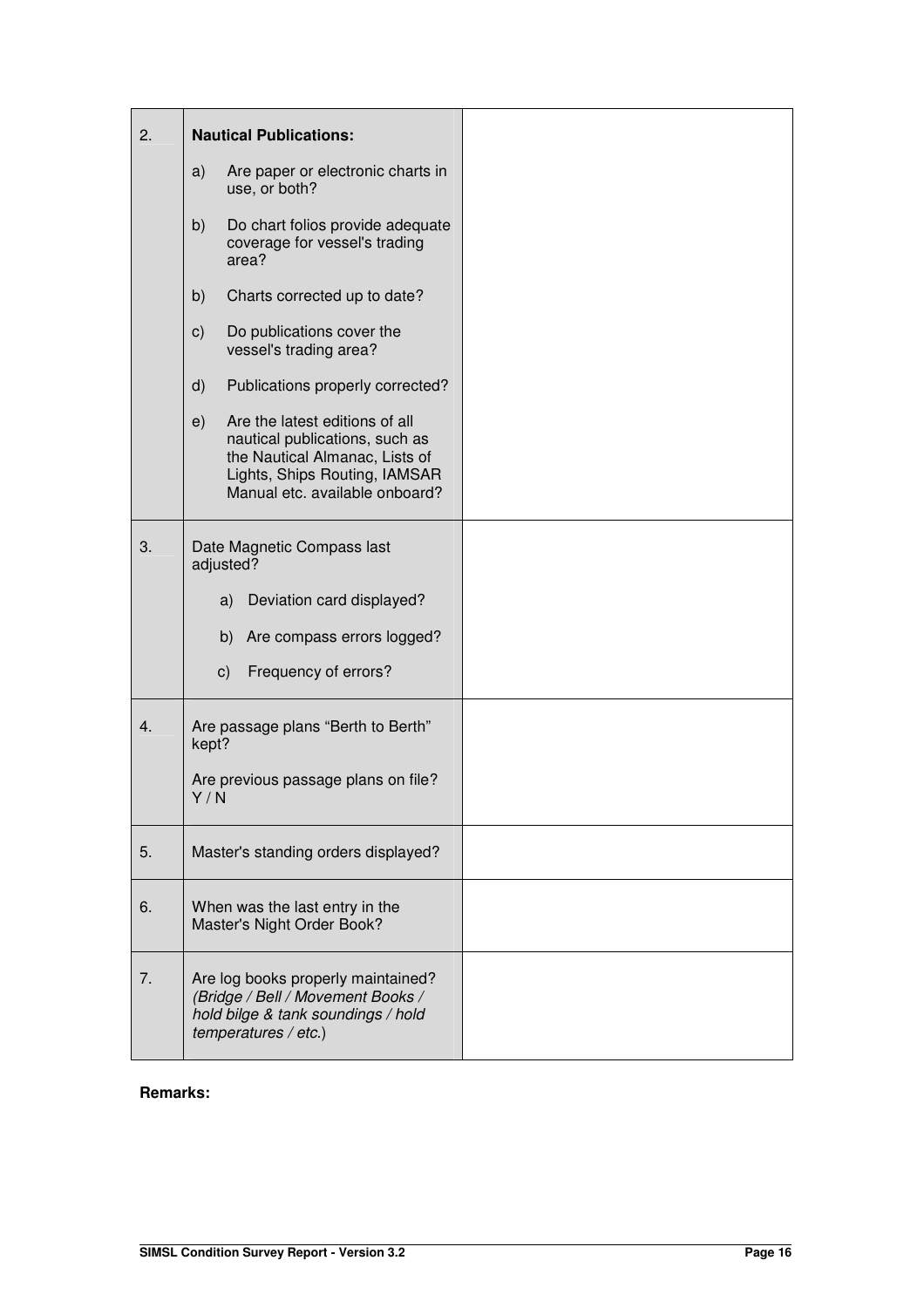## **C2. Communications**

| 1. | <b>GMDSS Station / Radio Station:</b>                                  |          |  |  |  |
|----|------------------------------------------------------------------------|----------|--|--|--|
|    | Is equipment operational?                                              | Yes / No |  |  |  |
|    | Is Master confident in demonstrating:-                                 |          |  |  |  |
|    | Distress operation?<br>a)                                              | Yes / No |  |  |  |
|    | b)<br>Commercial operation text / voice                                | Yes / No |  |  |  |
|    | Are distress operating instructions displayed in a common<br>language? | Yes / No |  |  |  |
|    | Is the Log Book maintained and up to date?                             | Yes / No |  |  |  |
| 2. | <b>Handheld Radios:</b>                                                |          |  |  |  |
|    | Portable Radio Sets (VHF / UHF)                                        |          |  |  |  |
|    | <b>Working Sets</b>                                                    |          |  |  |  |
|    | <b>GMDSS Sets</b><br>(Spare Batteries & Chargers?)                     |          |  |  |  |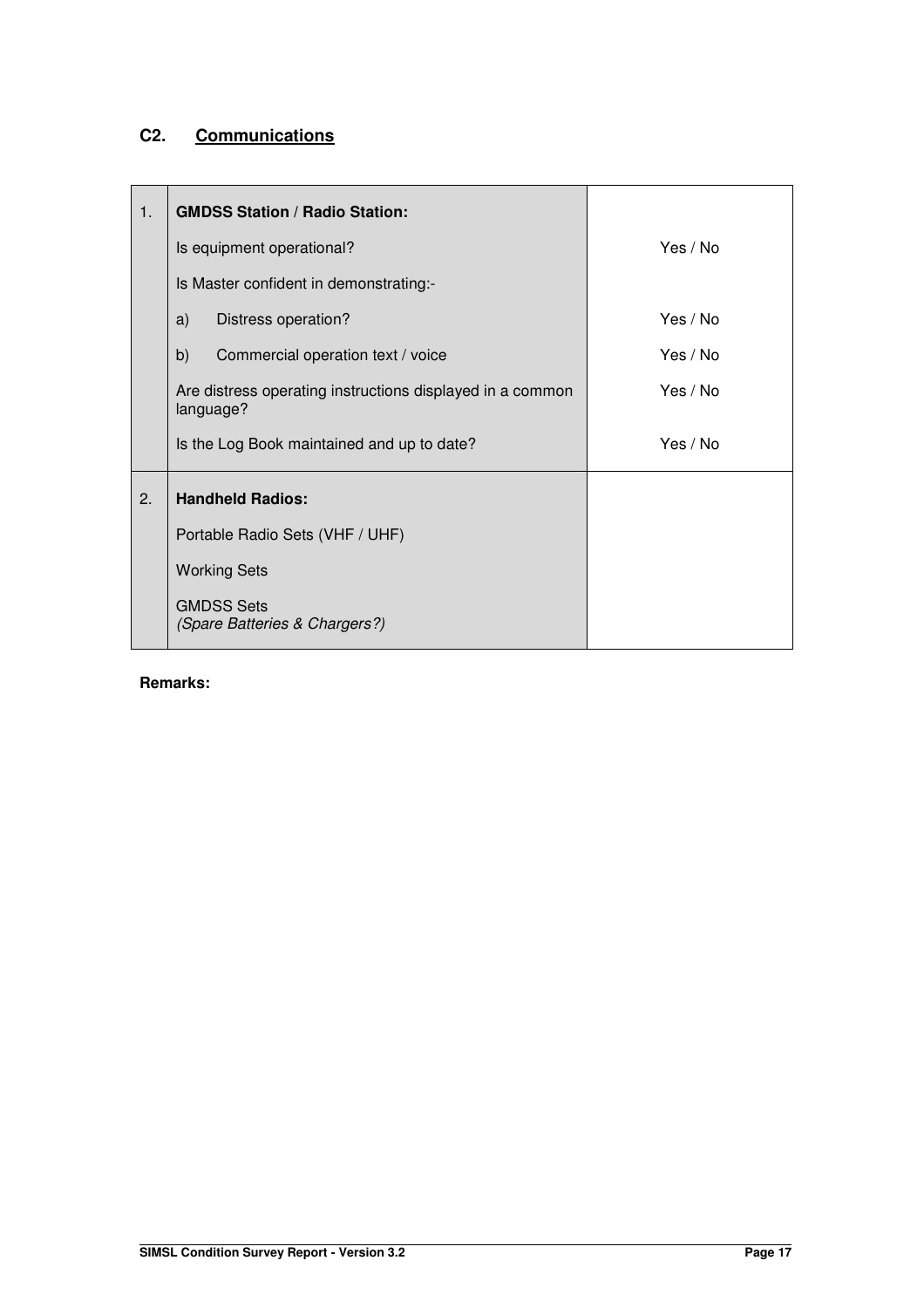## **D. SHIPBOARD MANAGEMENT**

| 1. | <b>ISM System</b>                                                                                                     |  |
|----|-----------------------------------------------------------------------------------------------------------------------|--|
|    | Document of Compliance (DOC):                                                                                         |  |
|    | <b>Issuing Authority?</b><br>$\bullet$<br>Date of issue?<br>Annual endorsement in date?<br>Expiry date?               |  |
|    | Safety Management Certificate (SMC):                                                                                  |  |
|    | <b>Issuing Authority?</b><br>$\bullet$<br>Date of issue?<br>Date of intermediate survey?<br>$\bullet$<br>Expiry date? |  |
|    | Last internal audit date?                                                                                             |  |
|    | All non-conformities cleared?                                                                                         |  |
|    | Last external audit date?                                                                                             |  |
|    | All non-conformities cleared?                                                                                         |  |
|    | <b>Company Operations Manual?</b>                                                                                     |  |
|    | Manual pertinent to ship type?                                                                                        |  |
|    | Procedures for contacting DPA?                                                                                        |  |
|    | Document of Master's Authority?                                                                                       |  |
|    | Shipboard training programme?                                                                                         |  |
| 2. | <b>Planned maintenance scheme</b>                                                                                     |  |
|    | On deck<br>a)                                                                                                         |  |
|    | b)<br>In engine room                                                                                                  |  |
|    | Hatch covers<br>c)                                                                                                    |  |
|    | (Brief description of each)                                                                                           |  |
| 3. | <b>Garbage/Refuse Disposal</b><br>MARPOL 73/78 Annex 5                                                                |  |
|    | a)<br>Garbage management plan?                                                                                        |  |
|    | Arrangements for stowage?<br>b)                                                                                       |  |
|    | Adequate garbage bags?<br>c)                                                                                          |  |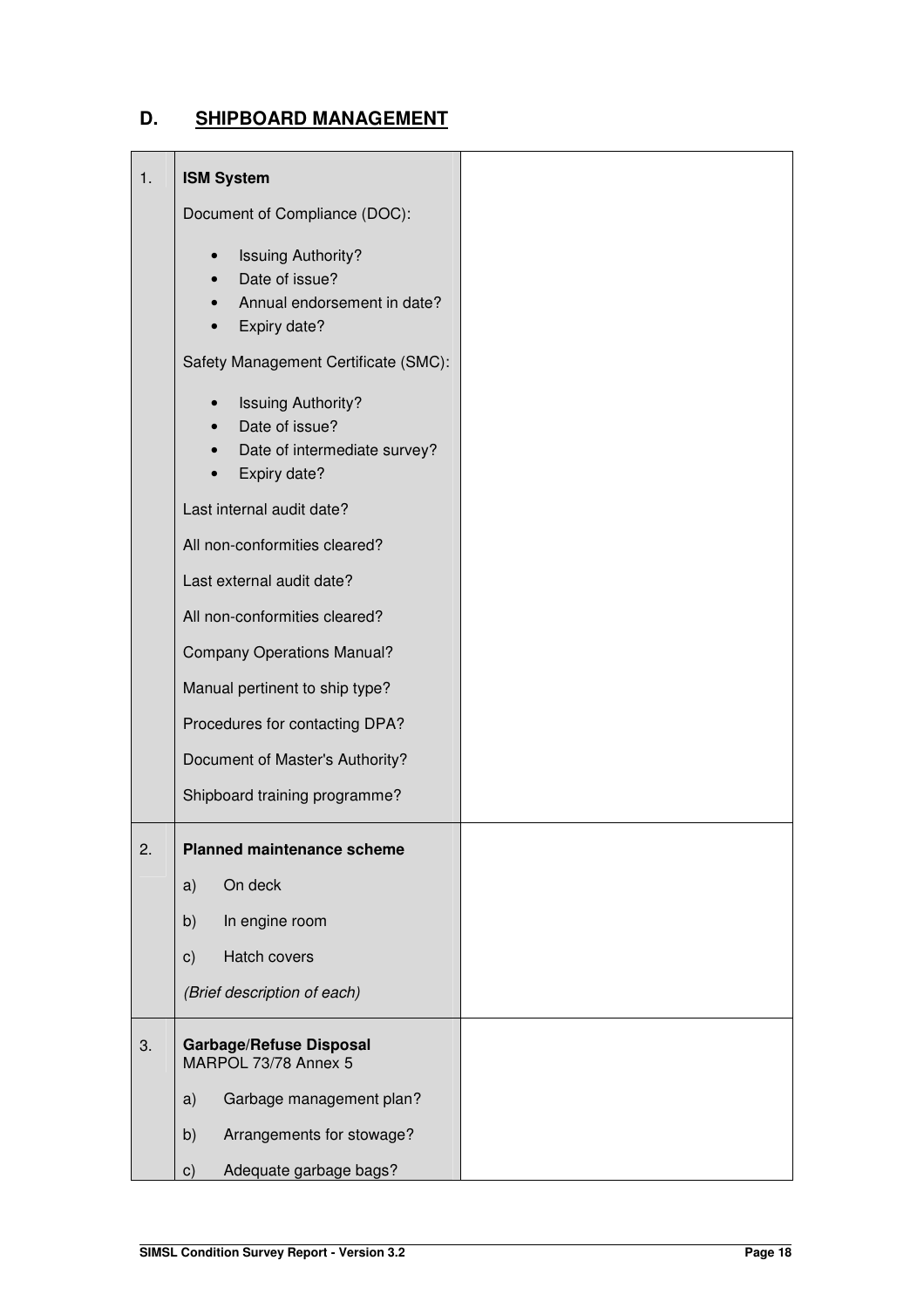|    |               | (Plastic and/or paper)                                                                 |  |
|----|---------------|----------------------------------------------------------------------------------------|--|
|    | $\mathsf{d}$  | Storage area / spaces clean?                                                           |  |
|    | e)            | Garbage disposal log entries?                                                          |  |
| 4. |               | <b>Bunkering</b>                                                                       |  |
|    | a)            | Standing orders & check lists                                                          |  |
|    | b)            | Piping / valve diagram                                                                 |  |
|    | $\mathbf{c})$ | Savealls at manifold & vents                                                           |  |
|    | d)            | Scupper plugs                                                                          |  |
|    | e)            | Oil spill equipment quantities                                                         |  |
|    |               | 1. Absorbents                                                                          |  |
|    |               | 2. Dispersants                                                                         |  |
| 5. |               | <b>Oily Water Separator</b>                                                            |  |
|    | a)            | Operation tested                                                                       |  |
|    | b)            | Checked for by-pass / magic pipe                                                       |  |
|    | c)            | Overboard valve locked closed                                                          |  |
|    | d)            | Warning notice that valve is to not<br>be opened without the permission<br>of the C/E. |  |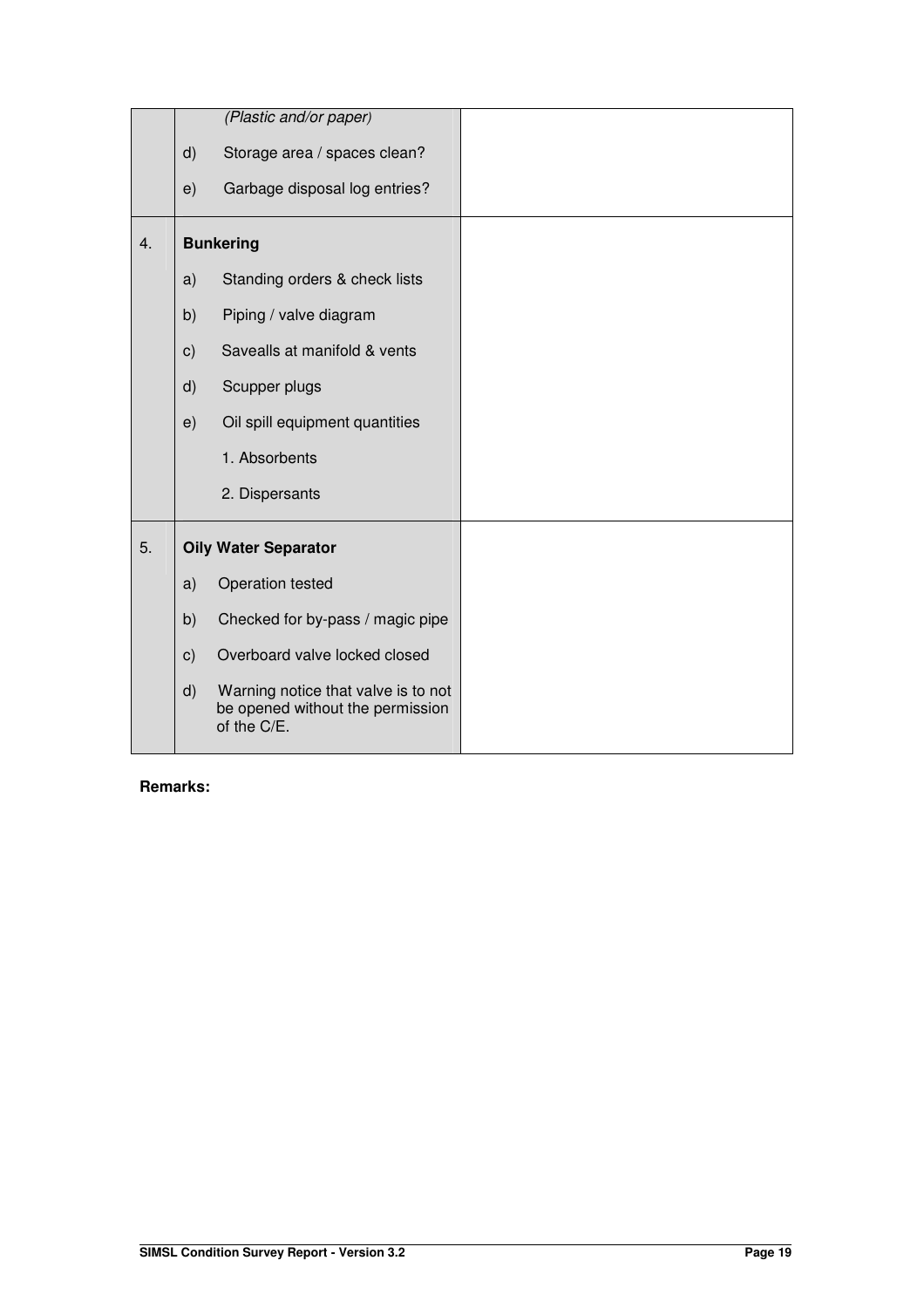## **E. SHIPBOARD SECURITY**

| 1. | <b>ISPS Security System</b>                                                                                                    |  |
|----|--------------------------------------------------------------------------------------------------------------------------------|--|
|    | Ship Security Certificate (ISSC):                                                                                              |  |
|    | Issuing authority?<br>$\bullet$<br>Date of Issue?<br>$\bullet$<br>Date of intermediate survey?<br>Date of expiry?<br>$\bullet$ |  |
|    | Shipboard security drills / exercises<br>conducted?<br>(Date of last drill)?                                                   |  |
|    | Control of access to ship effective?                                                                                           |  |
|    | Qualified Ship Security Officer (SSO)<br>onboard?                                                                              |  |
|    | Ship identification number permanently<br>and visibly marked?                                                                  |  |
| 2. | <b>Ro/Ro Security:</b>                                                                                                         |  |
|    | Are gangway and vehicle ramp(s)<br>security provisions effective?                                                              |  |
| 3. | <b>Passenger Ship Safety Certificate:</b>                                                                                      |  |
|    | State maximum number of persons<br>a)<br>the ship is permitted to carry.                                                       |  |
|    | b) Are proper records of persons on<br>board maintained?                                                                       |  |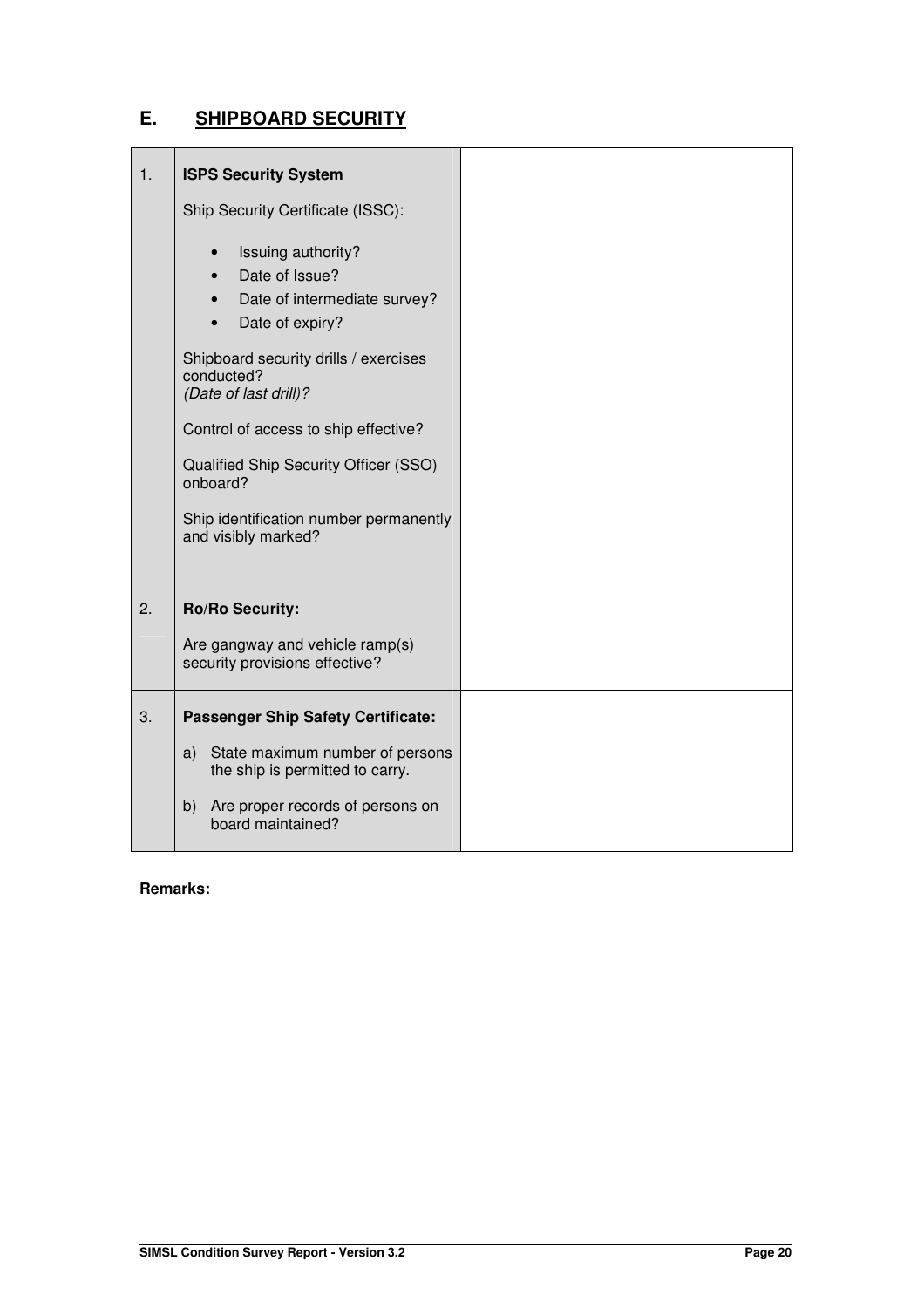## **F. CARGOWORTHINESS (DRY CARGO)**

## **State cargoworthiness tests conducted during the survey and results of all tests:-**

| 1. | Hatch covers<br>weathertightness to be<br>tested, (ultrasonic testing<br>preferred).                                                                                                                                                                           | Yes / No |  |
|----|----------------------------------------------------------------------------------------------------------------------------------------------------------------------------------------------------------------------------------------------------------------|----------|--|
| 2. | Operation of the hold<br>bilge suctions and non-<br>return valves to be<br>tested.                                                                                                                                                                             | Yes / No |  |
| 3. | All ballast tanks<br>surrounding the cargo<br>holds are to be<br>hydrostatically tested to<br>ensure the tanks and<br>their associated sounding<br>pipes, air vents and<br>manhole covers are<br>watertight.                                                   | Yes / No |  |
| 4. | Number of cargo holds?                                                                                                                                                                                                                                         |          |  |
| 5. | Number and type of hatches?                                                                                                                                                                                                                                    |          |  |
| 6. | Are the hatches properly<br>strengthened and fitted for the<br>carriage of containers?                                                                                                                                                                         |          |  |
| 7. | Are other deck cargoes certified to be<br>carried - including timber, logs etc.?                                                                                                                                                                               |          |  |
| 8. | Is the vessel provided with:-<br><b>Approved Cargo Securing</b><br>a)<br>Manual?<br>Adequate lashing equipment for<br>b)<br>cargo types carried?<br>Inspection / maintenance<br>$\mathsf{c})$<br>manual?<br>Is lashing equipment<br>$\mathsf{d}$<br>certified? |          |  |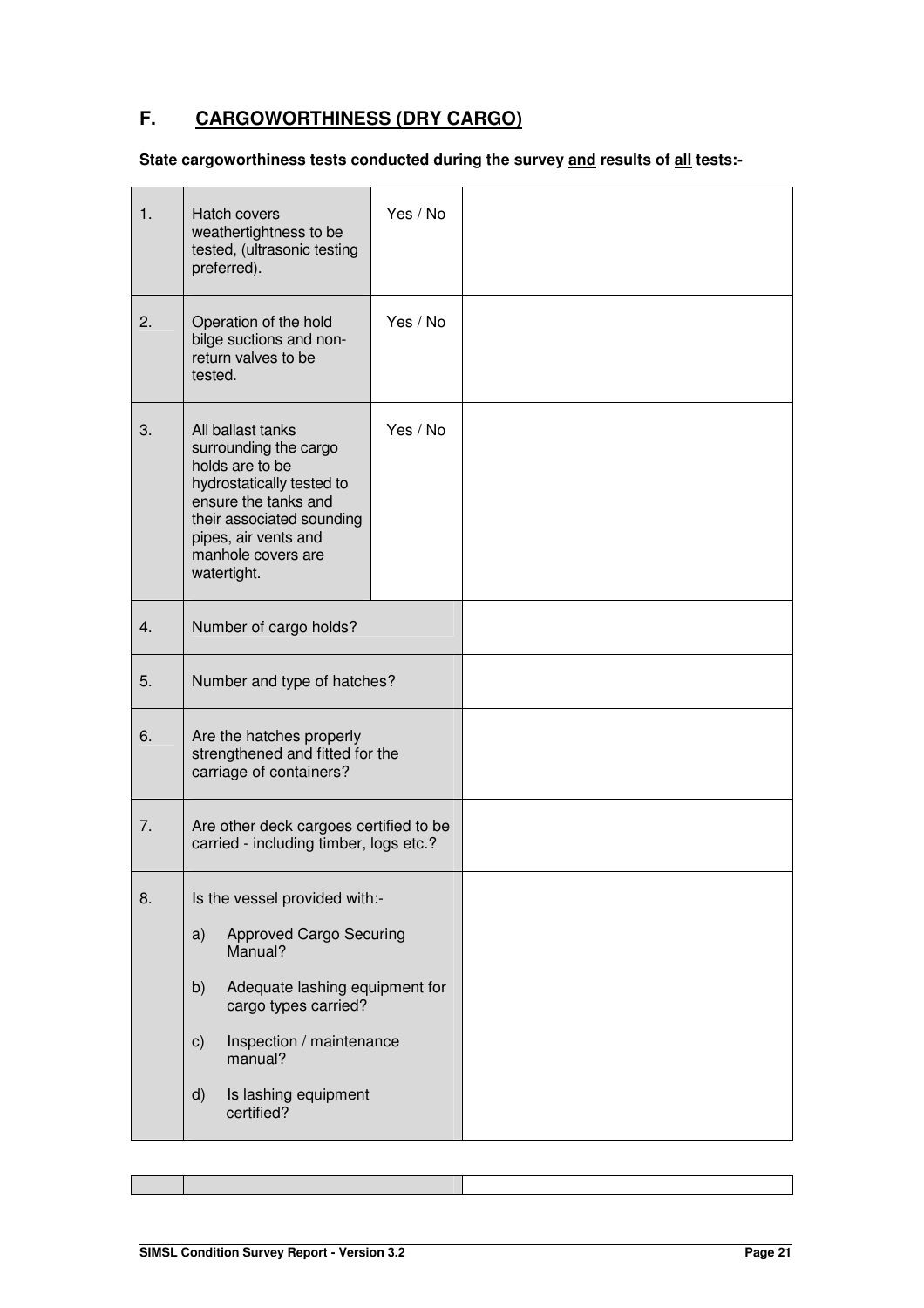| 9. | Container capacity:        |  |
|----|----------------------------|--|
|    | Reefer container capacity: |  |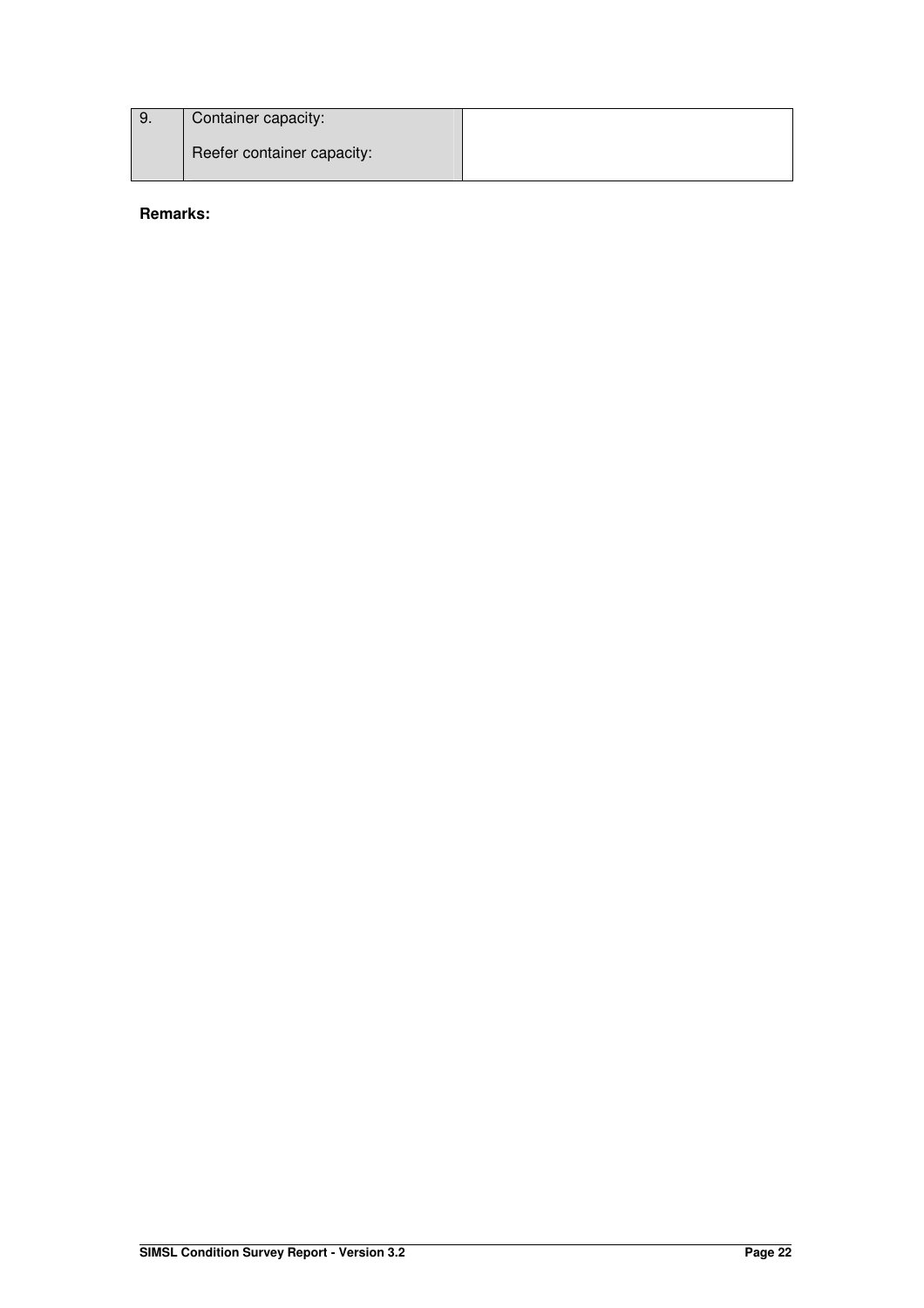## **G. ADDITIONAL FOR LARGE DRY BULK VESSELS**

(I.e. Oil/bulk/ore, capesize and VLOC's etc.)

| $\mathbf{1}$ . | Is any information available onboard<br>the vessel regarding loading rates for<br>iron ore and/or other high specific<br>gravity (S.G.) cargoes that have been<br>loaded? | Yes $/$ No.          |
|----------------|---------------------------------------------------------------------------------------------------------------------------------------------------------------------------|----------------------|
| 2.             | If such information is available, and if possible, please provide the following<br>information in tabular form as an addendum to this report:                             |                      |
|                | Date(s) of loading                                                                                                                                                        |                      |
|                | Loading Ports / Terminals                                                                                                                                                 |                      |
|                | Loading pattern / No. of holds loaded                                                                                                                                     |                      |
|                | No. of passes during loading                                                                                                                                              |                      |
|                | Loading rates (tons/hour)                                                                                                                                                 | Maximum:<br>Average: |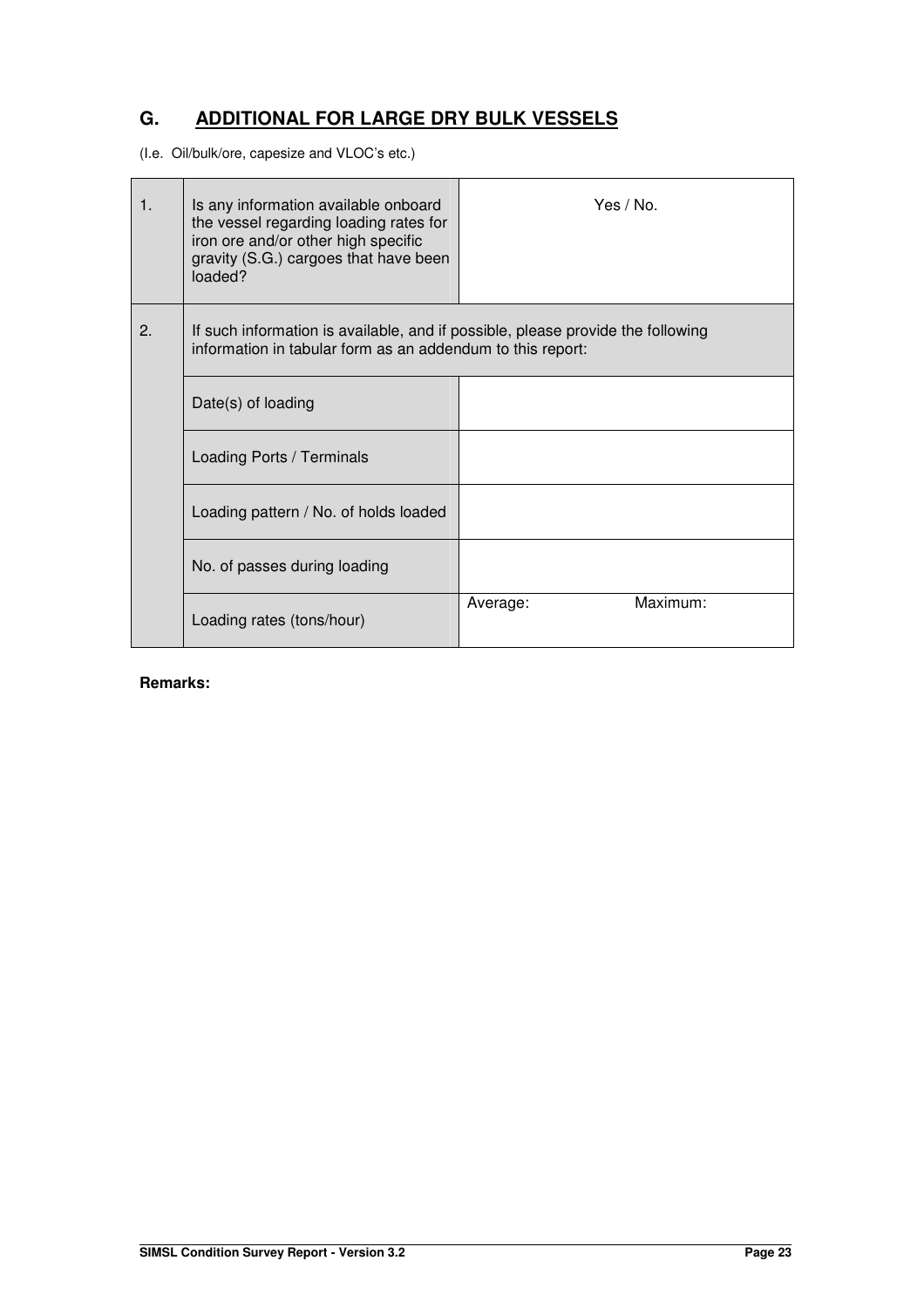## **H. CARGOWORTHINESS (TANKERS)**

## **State cargoworthiness tests conducted during the survey and results of all tests:**

| $\mathbf{1}$ .   | Yes / No<br>Hydrostatic test of cargo<br>tank bulkheads                                                     |          |                 |
|------------------|-------------------------------------------------------------------------------------------------------------|----------|-----------------|
| 2.               | Yes / No<br>Pressure test of cargo<br>pipelines                                                             |          |                 |
| 3.               | Pressure and function test<br>of heating coils                                                              | Yes / No |                 |
| $\overline{4}$ . | Function test of inert gas<br>system                                                                        | Yes / No |                 |
| 5.               | Function test of<br>pressure/vacuum valves                                                                  | Yes / No |                 |
| 6.               | Note the number and grade of<br>cargoes which can be carried whilst<br>maintaining 2 valve separation.      |          |                 |
| 7.               | Is vessel single or double hulled?                                                                          |          | Single / Double |
| 8.               | Control room.<br>All facilities fully operational?                                                          |          |                 |
| 9.               | Are segregated ballast tanks fitted?                                                                        |          |                 |
| 10.              | Is a vapour return system fitted?                                                                           |          |                 |
| 11.              | Are loading and discharging<br>operations performed in "Closed"<br>conditions?                              |          |                 |
| 12.              | Are UTI electronic tapes compatible<br>with ullage port vapour locks?                                       |          |                 |
| 13.              | Are instruments correctly calibrated<br>with records and procedures correctly<br>maintained and documented? |          |                 |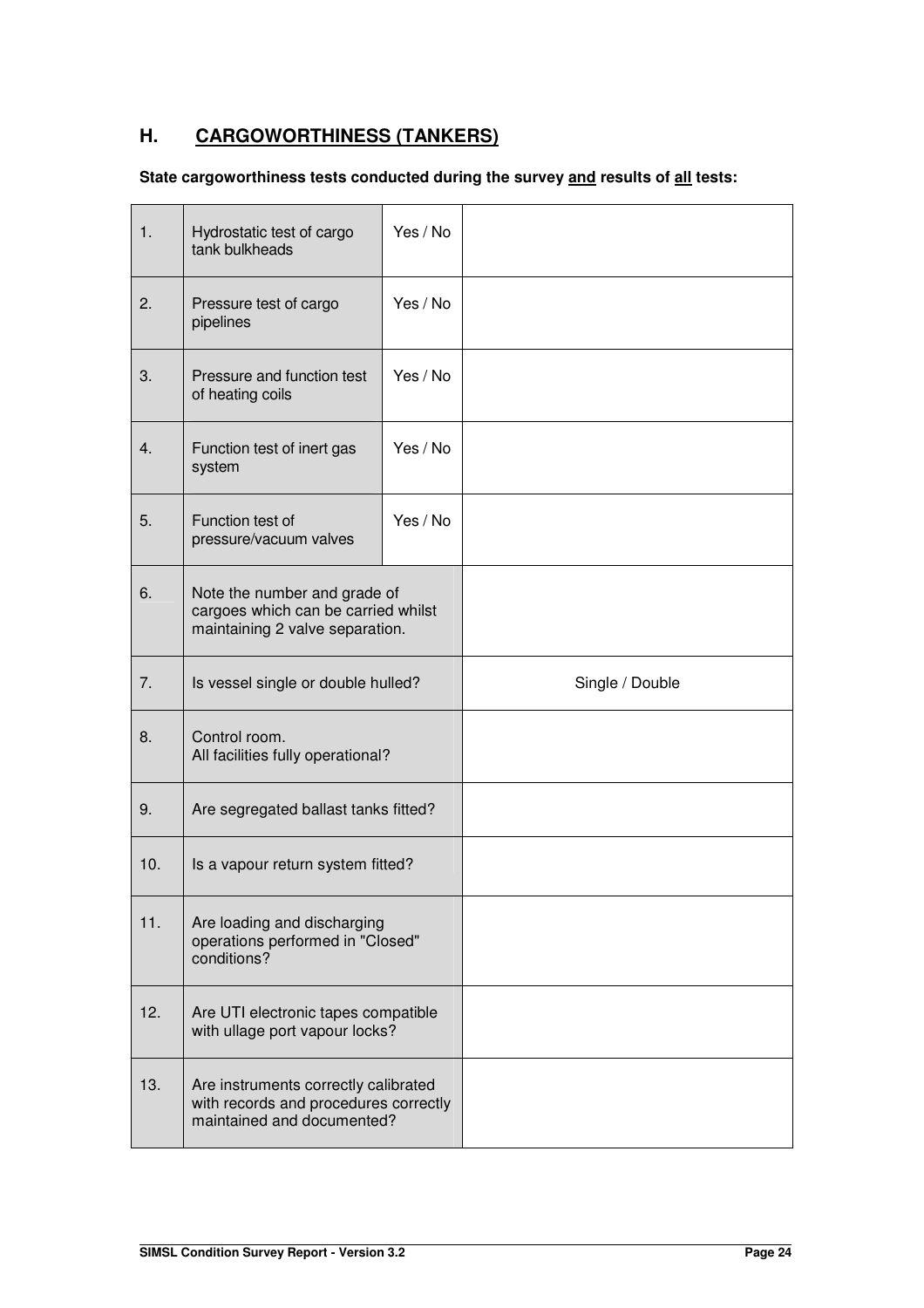| 14. | Are high level alarms operational? |  |
|-----|------------------------------------|--|
|-----|------------------------------------|--|

The surveyor should attach a copy or sketch of the plan layout of cargo tanks and the pipeline system.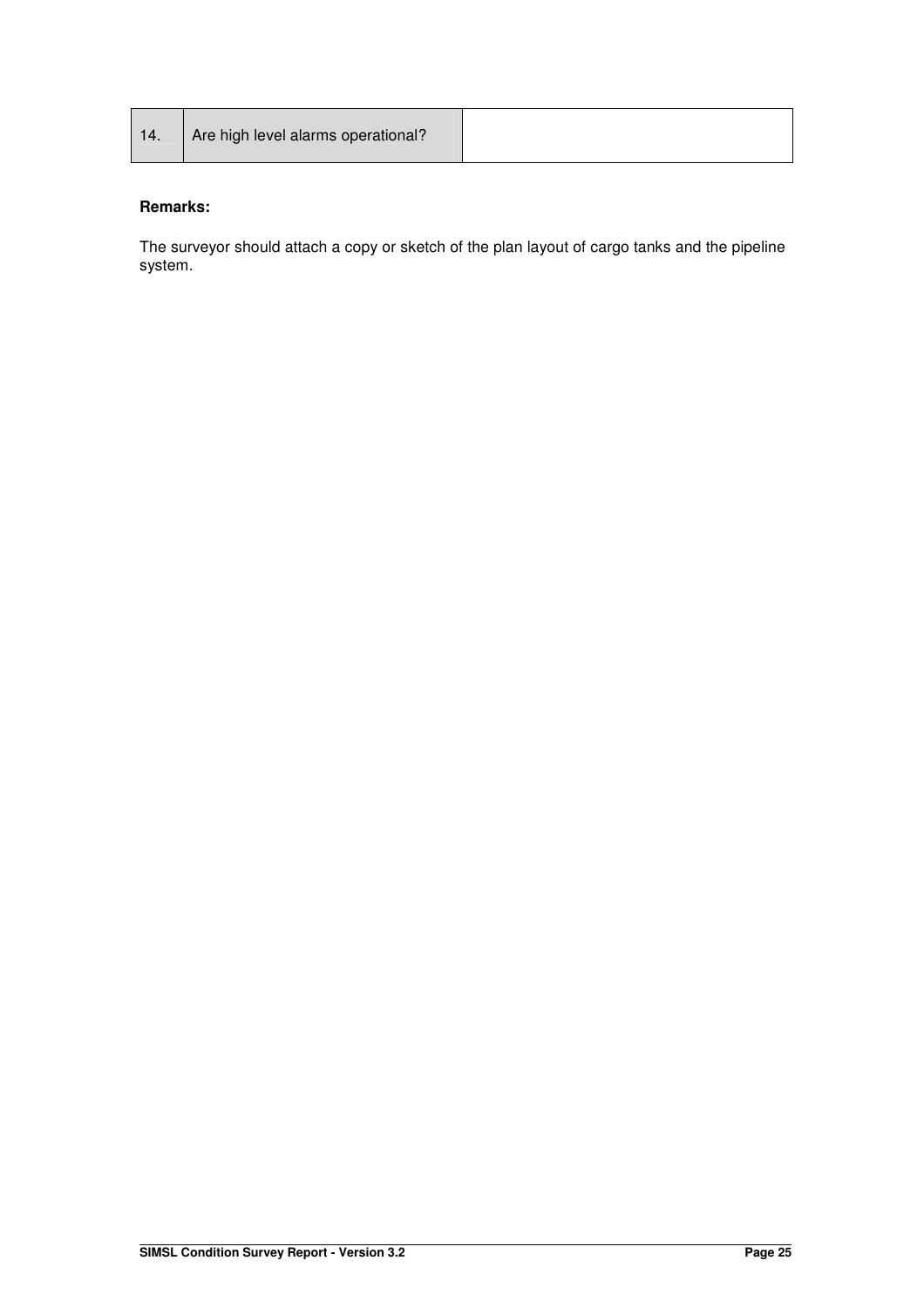## **I. CARGOWORTHINESS (RORO'S)**

(No passengers or less than 12 drivers)

| 1. | Shell doors/ramps to be<br>tested for<br>weathertighness                                                   | Yes / No |  |
|----|------------------------------------------------------------------------------------------------------------|----------|--|
| 2. | <b>Vehicle Deck Protection:</b><br>State fire protection system for<br>a)                                  |          |  |
|    | vehicle decks                                                                                              |          |  |
|    | b)<br>State fire detection system for<br>vehicle decks                                                     |          |  |
|    | Are these systems tested and<br>C)<br>maintained properly?                                                 |          |  |
|    | $\mathsf{d}$<br>Vehicle deck restraint systems                                                             |          |  |
| 3. | <b>Emergency Lighting:</b>                                                                                 |          |  |
|    | Does the vessel have autonomous<br>emergency battery lights?                                               |          |  |
| 4. | <b>Damage Control:</b>                                                                                     |          |  |
|    | Do all hull doors have remote<br>a)<br>closed indication?                                                  |          |  |
|    | Are hull doors seals and securing<br>b)<br>devices correctly maintained?                                   |          |  |
|    | Are supplemental portable flood<br>C)<br>barriers fitted on vehicle decks?                                 |          |  |
|    | $\mathsf{d}$<br>Are any class/flag exemptions for<br>SOLAS compliance or regional<br>regulations in place? |          |  |
|    | Are side scuppers fitted with<br>e)<br>emergency non-return valves?                                        |          |  |
|    | Are emergency shut down<br>f)<br>arrangements for vehicle deck                                             |          |  |
|    | ventilators fitted and operational?                                                                        |          |  |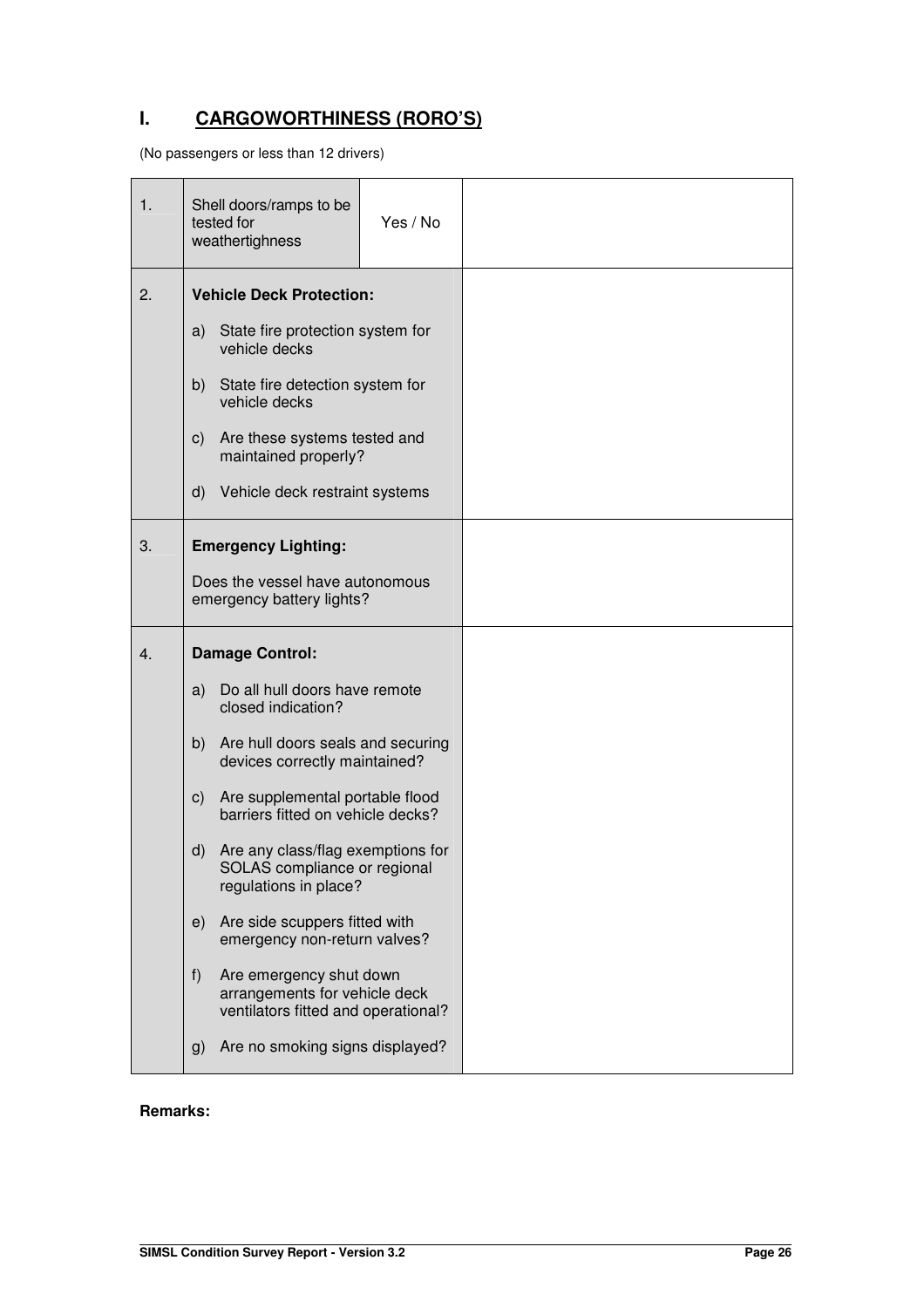## **J. OFFSHORE VESSELS – Inc. BARGES, ANCHOR HANDLING TUG SUPPLY, PLATFORM SUPPLY, TUG, S-LAY PIPELAYERS & WORKOVER/INSTALLATION VESSELS**

| 1. | <b>Barges</b> |                                                                                                                                                                                 |  |
|----|---------------|---------------------------------------------------------------------------------------------------------------------------------------------------------------------------------|--|
|    |               | a) Check the condition of the<br>main towing bridle, including<br>chains/wires/shackles/delta<br>plate, Smit Brackets and<br>recovery winch.                                    |  |
|    |               | b) Check the condition of the<br>emergency towing wire,<br>including Smit Bracket, chain,<br>shackles, wire and pick up<br>rope and buoy.                                       |  |
|    |               | c) Ensure access ladders on the<br>barge hull are in satisfactory<br>condition with safe access to<br>deck.                                                                     |  |
|    |               | d) Ensure both tyre and half<br>round bar fendering are in<br>satisfactory condition.                                                                                           |  |
|    |               | e) Check that navigation lights<br>and shapes are displayed in<br>line with the requirements of<br>the COLREGS, with<br>adequate spare bottles when<br>gas is the power source. |  |
| 2. |               | <b>AHTS / PSV Cargo Systems:</b>                                                                                                                                                |  |
|    |               | a) Are all cargo systems<br>operating satisfactorily: dry<br>bulk, potable/drill water,<br>mud/base oil/brine and fuel?                                                         |  |
|    |               | b) Are all couplings, hoses,<br>reducers and air relief valves<br>in good condition?                                                                                            |  |
|    | C)            | Check the condition of the<br>crash rails, wooden deck<br>sheathing, casing posts,<br>lashing points and lashing<br>materials.                                                  |  |
| 3. |               | Towing / Pushing Gear:                                                                                                                                                          |  |
|    |               | a) Check the condition of tow,<br>work and tugger winches.                                                                                                                      |  |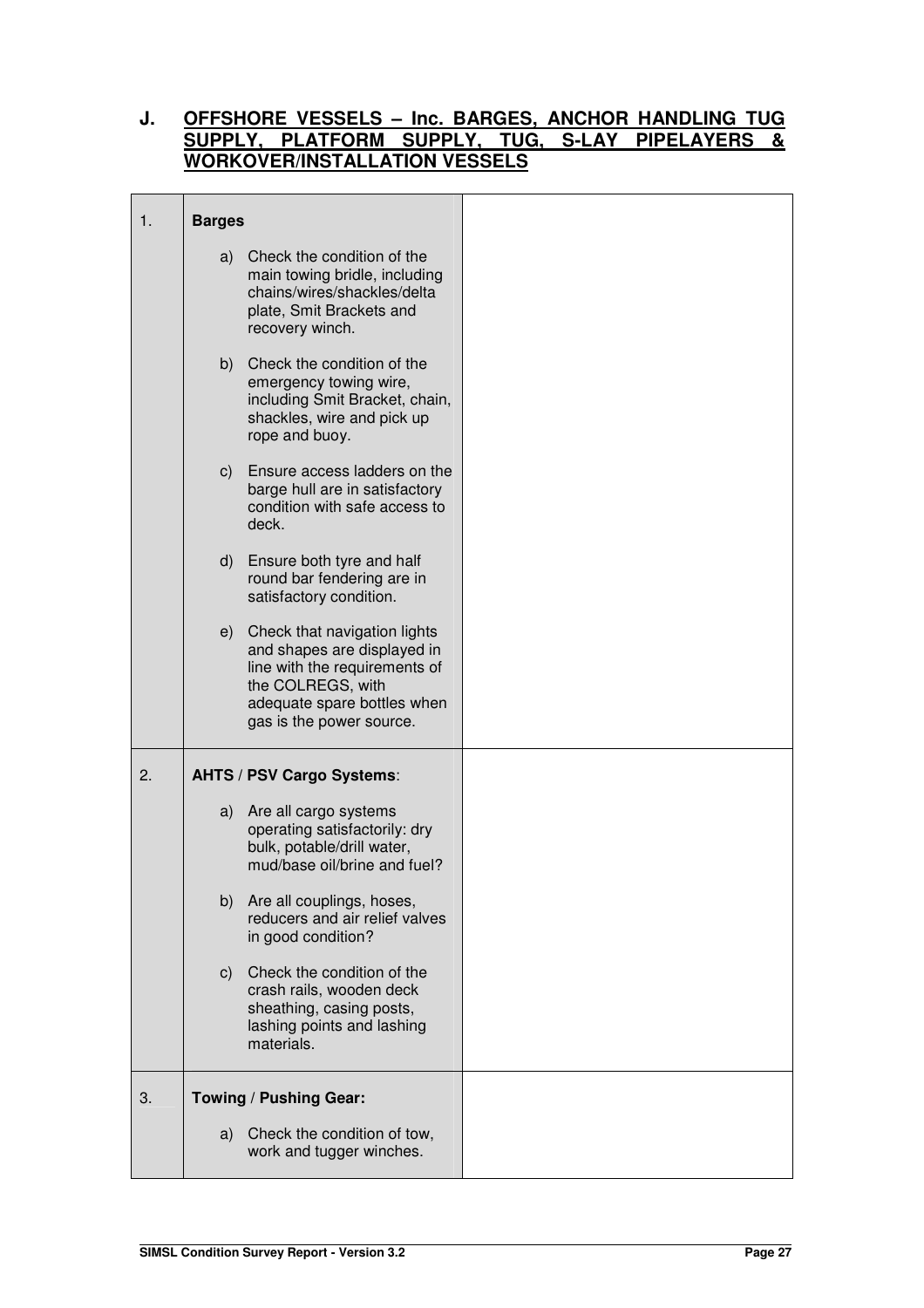|    | b)           | Check the condition of the<br>towing, work and tugger wires<br>and their sockets.<br>c) Check the condition of<br>shackles and ancillary towing<br>rigging such as stretchers<br>and surge chains. |  |
|----|--------------|----------------------------------------------------------------------------------------------------------------------------------------------------------------------------------------------------|--|
|    |              | d) Check the condition and<br>operation of ancillary towing<br>equipment such as tow pins,<br>sharks jaw and gog<br>arrangements.                                                                  |  |
|    |              | e) Check bow connecting pins /<br>bow winches and associated<br>wires for pushing ahead.                                                                                                           |  |
|    | f)           | Ensure tyre, rubber and half<br>round bar fendering are in<br>satisfactory condition.                                                                                                              |  |
| 4. |              | <b>S-Lay Pipelay</b>                                                                                                                                                                               |  |
|    |              | a) Check on the condition of the<br>ready rack, firing line, welding<br>/ NDT and field joint coating<br>stations.                                                                                 |  |
|    | b)           | Check on the condition of the<br>tensioners and stinger.                                                                                                                                           |  |
| 5. |              | <b>Dynamic Positioning</b>                                                                                                                                                                         |  |
|    |              | a) What DP class is the vessel?                                                                                                                                                                    |  |
|    |              | b) Are all DP desks, machinery,<br>position measuring<br>equipment; gyro's, motion<br>reference units and<br>anemometers working<br>satisfactorily?                                                |  |
|    | $\mathsf{C}$ | Is the vessel in date for<br>annual DP trials?                                                                                                                                                     |  |
|    | $\mathsf{d}$ | Date of the last Failure<br>Modes Effects Analysis?                                                                                                                                                |  |
|    | e)           | Have any modifications been<br>made to the vessel since the<br>last FMEA requiring a new<br>analysis?                                                                                              |  |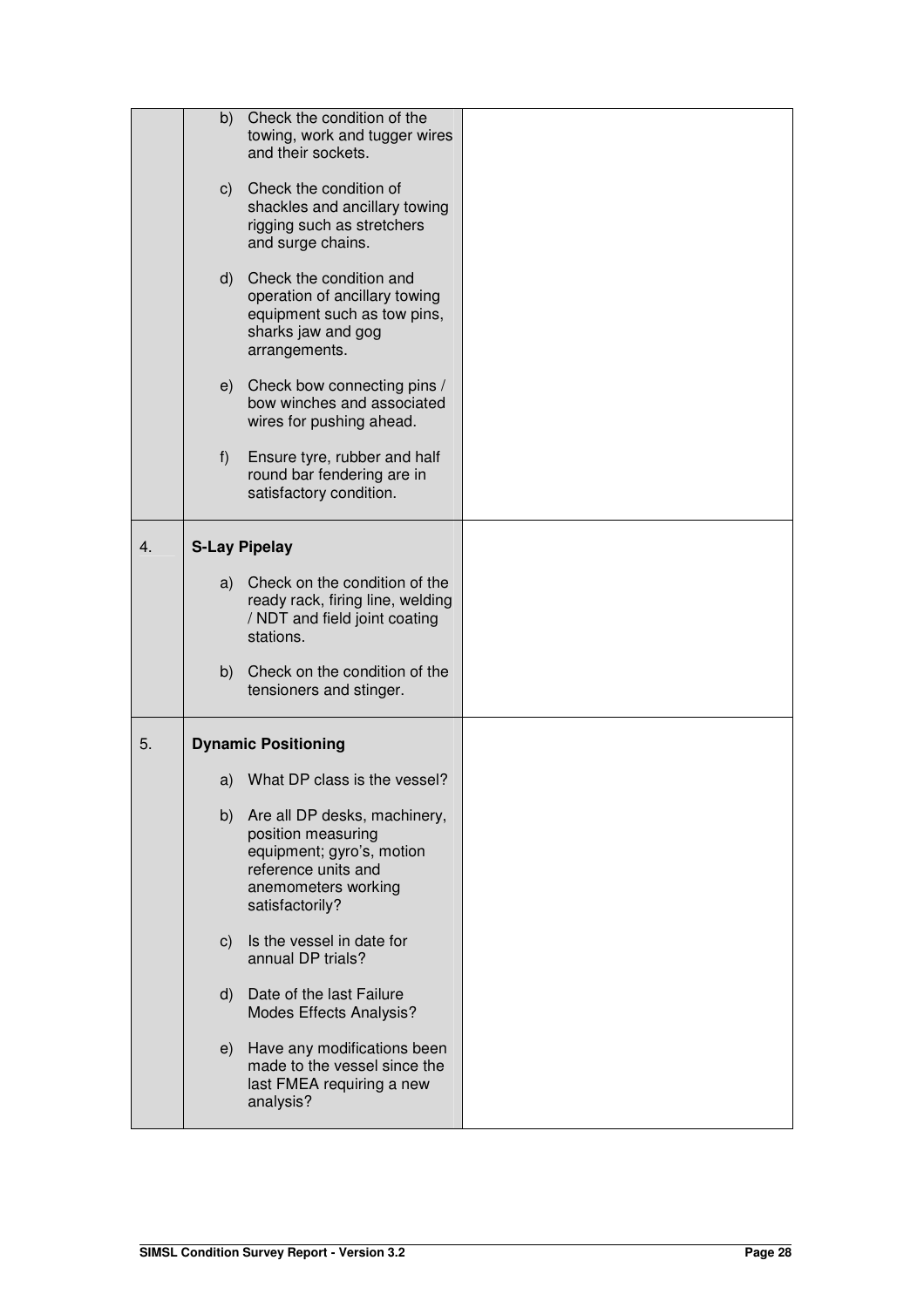| 6. | Workover / Installation Barge /<br><b>Vessel</b>                                                                                                                                                                                           |  |
|----|--------------------------------------------------------------------------------------------------------------------------------------------------------------------------------------------------------------------------------------------|--|
|    | a) Check the condition of the<br>anchor mooring spread,<br>including winches, wires,<br>anchors, and associated<br>mooring line jewellery.                                                                                                 |  |
|    | b) Helidecks - check internal<br>and external nets, perimeter<br>lights, windsock and<br>floodlights, aeronautical<br>radios, helideck markings,<br>specific firefighting<br>appliances and refuelling or<br>hanger facilities, if fitted. |  |
|    | c) Are all heavy lift cranes in<br>satisfactory condition and in<br>date for proof load testing<br>and examination? If a crane<br>hook is used for manriding<br>check basket condition and<br>ensure crane is certified for<br>manriding.  |  |

## **K. SUPER / MEGA AND GIGA YACHTS**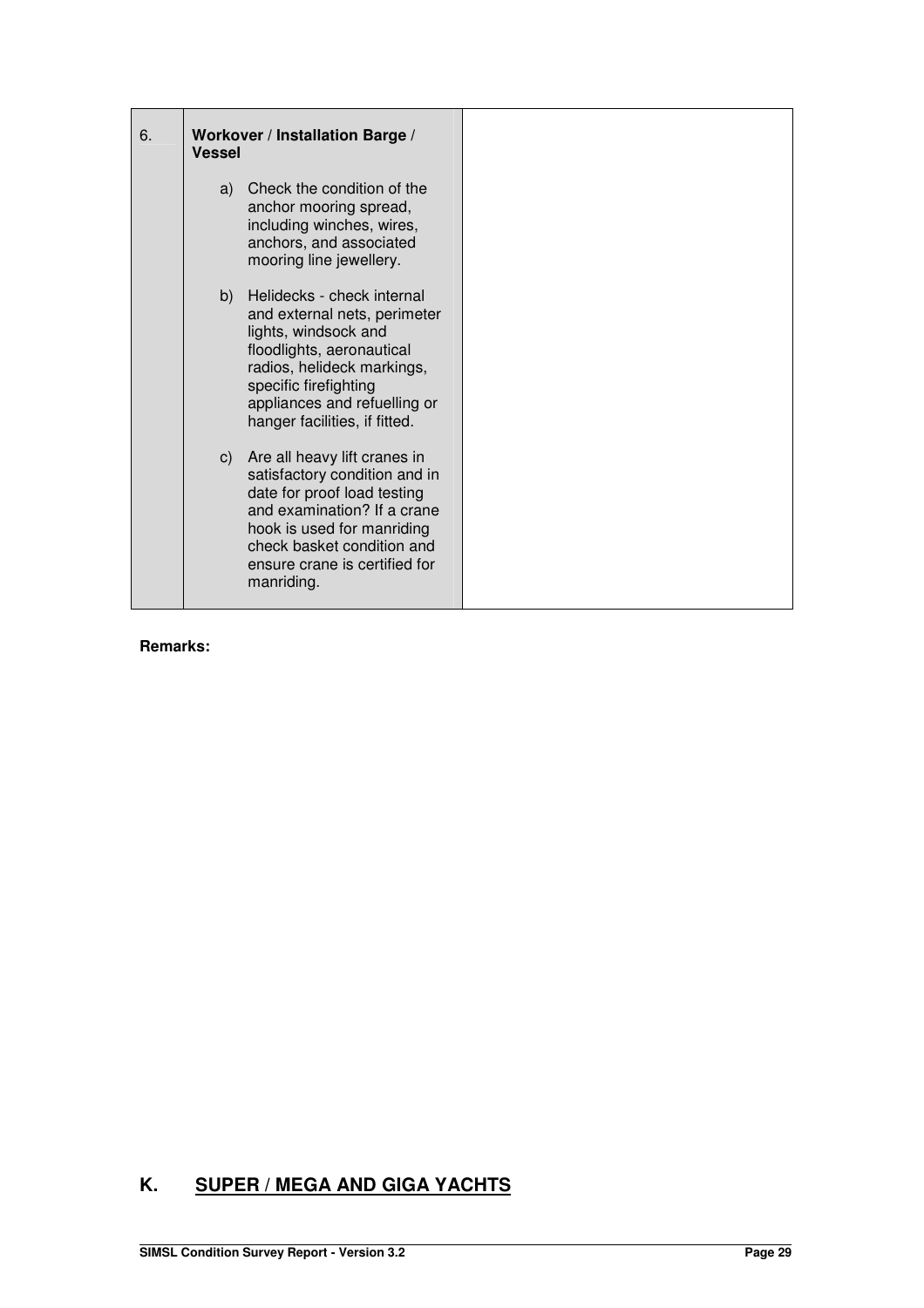|    | Tenders – check manning, condition<br>and equipment on all tenders and<br>ancillary craft.                                                                                                                                        |  |
|----|-----------------------------------------------------------------------------------------------------------------------------------------------------------------------------------------------------------------------------------|--|
| 2. | Helidecks - check internal and<br>external nets, perimeter lights,<br>windsock and floodlights, aeronautical<br>radios, helideck markings, specific<br>firefighting appliances and refuelling<br>or hanger facilities, if fitted. |  |

## **L. PASSENGER SHIPS - INC. PAX RO-RO FERRIES**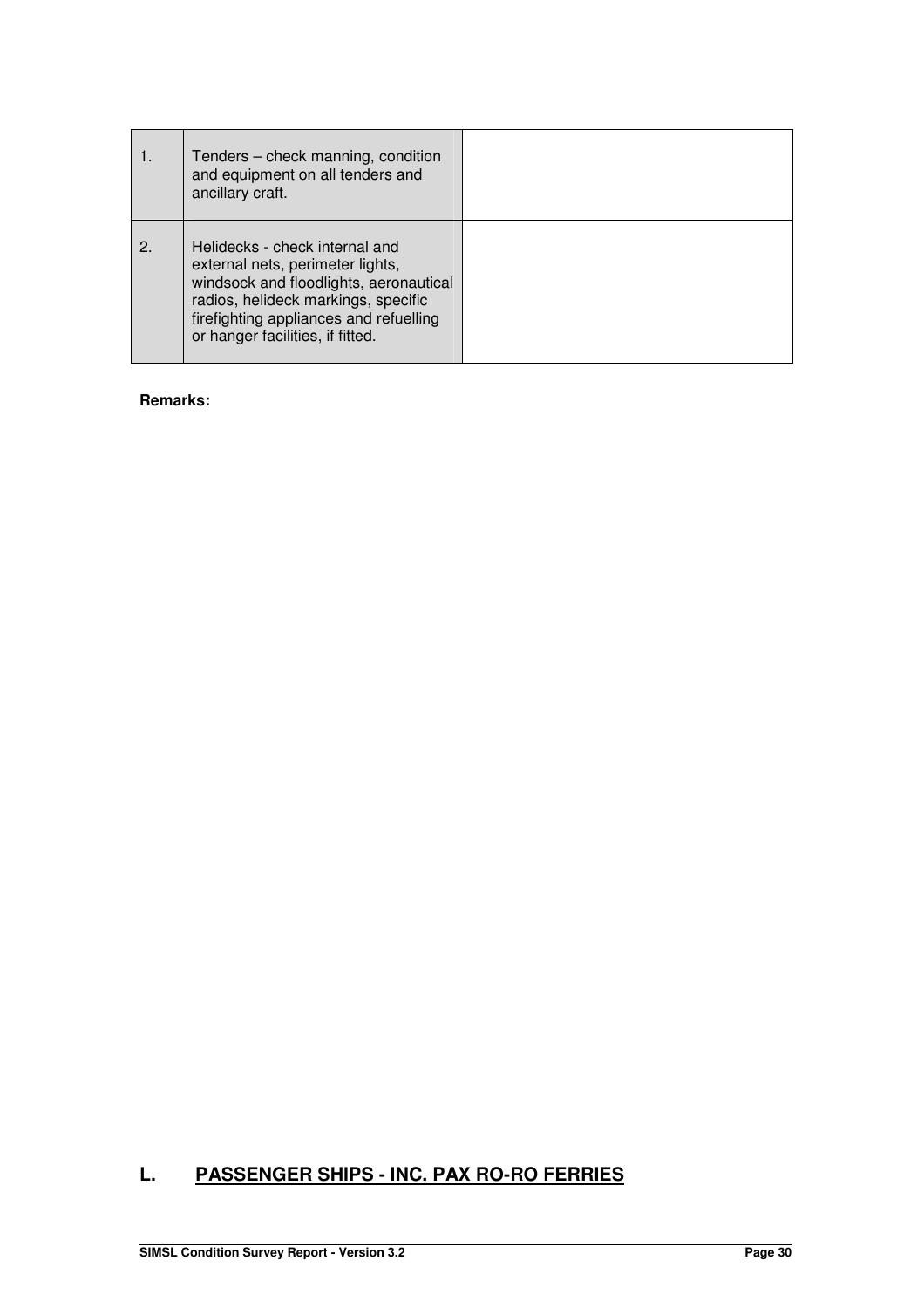## **L.1 Fire Control**

| 1. | <b>Fire Screen Doors:</b>                                                                     |  |
|----|-----------------------------------------------------------------------------------------------|--|
|    | Are remote release doors<br>a)<br>functioning with proper indication<br>on the bridge?        |  |
|    | Are manually operated doors<br>b)<br>properly maintained and kept<br>closed?                  |  |
|    | Are all doors maintained and<br>C)<br>recorded in safety records?                             |  |
| 2. | <b>Fire Bulkheads:</b>                                                                        |  |
|    | a) Are main fire zones marked on<br>fire control plan?                                        |  |
|    | All improper bulkhead<br>b)<br>penetrations to be noted.                                      |  |
| 3. | <b>Sprinkler System:</b>                                                                      |  |
|    | Are accommodation and<br>a)<br>storeroom spaces fitted with an<br>automatic sprinkler system? |  |
|    | Is the system properly tested and<br>b)<br>maintained?                                        |  |
| 4. | <b>Ventilation Fire Flaps:</b>                                                                |  |
|    | Are internal fire flaps marked,<br>a)<br>tested and maintained?                               |  |
|    | b)<br>Are external fire flaps marked,<br>tested and maintained?                               |  |
| 5. | <b>Fire Detection:</b>                                                                        |  |
|    | State type of fire detection<br>a)<br>system.                                                 |  |
|    | b)<br>Is the system properly tested and<br>maintained?                                        |  |
|    | Are manual (push button) alarms<br>C)<br>tested, recorded and maintained?                     |  |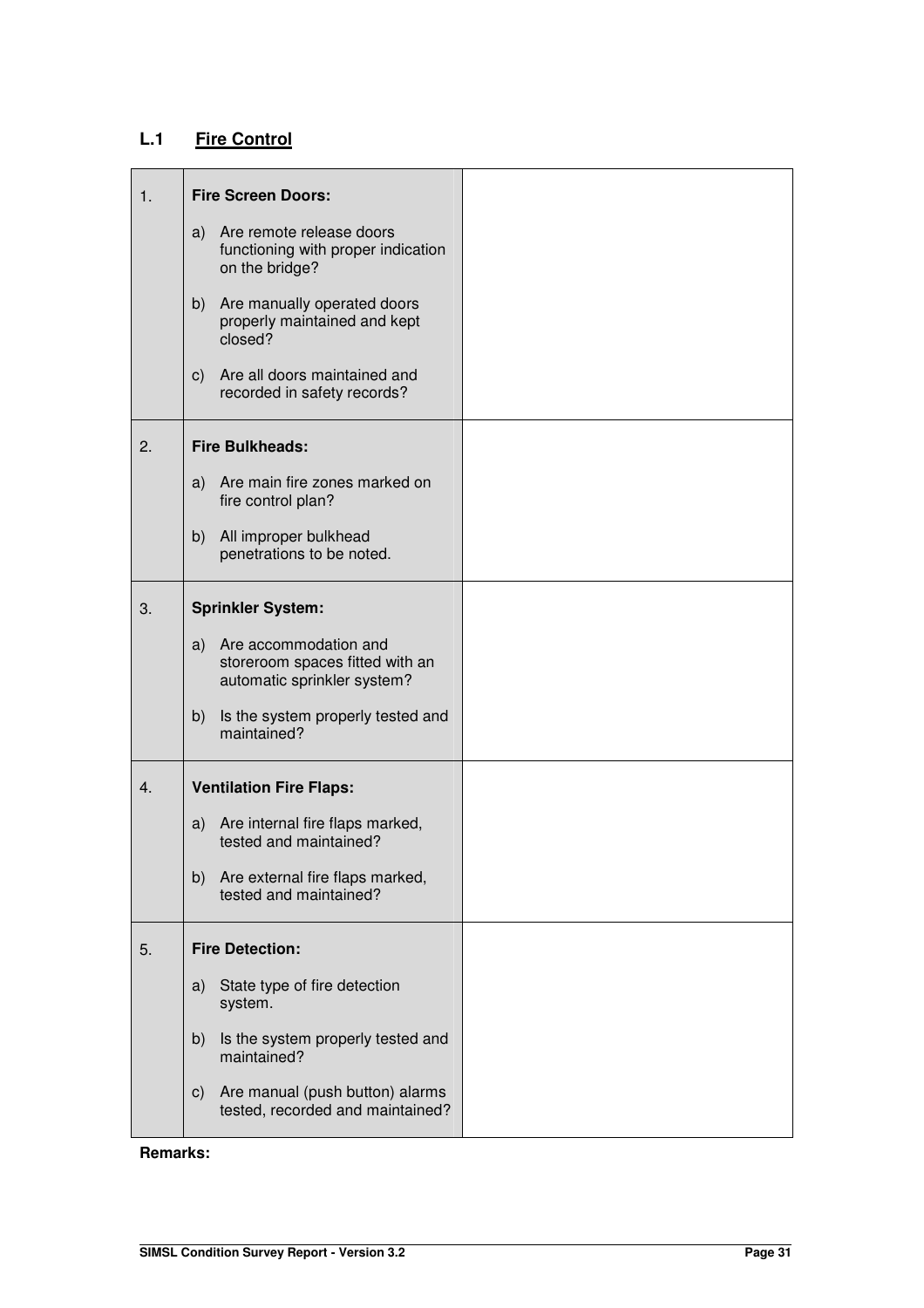## **L.2 Life Saving**

| 1. | <b>Emergency Organisation:</b>                                                                                                               |  |
|----|----------------------------------------------------------------------------------------------------------------------------------------------|--|
|    | Is there an effective evacuation<br>a)<br>plan for passengers and crew?                                                                      |  |
|    | Are there procedures for<br>b)<br>checking passenger names at<br>muster points?                                                              |  |
|    | Are the crew trained in handling<br>C)<br>passengers in an emergency?                                                                        |  |
|    | Are sufficient crew able to<br>d)<br>communicate with the<br>passengers in an emergency?                                                     |  |
|    | Are the passengers provided with<br>e)<br>proper emergency instructions by<br>general announcements and<br>signs in cabins and public areas? |  |
|    | Does the PA system reach all<br>f)<br>parts of the vessel, including crew<br>areas and outside decks?                                        |  |
| 2. | <b>Emergency Lighting / Escapes:</b>                                                                                                         |  |
|    | Is emergency lighting operable on<br>a)<br>generator and battery supplies?                                                                   |  |
|    | b) Are all passenger and crew<br>emergency escapes properly<br>marked, lit and free from<br>obstructions?                                    |  |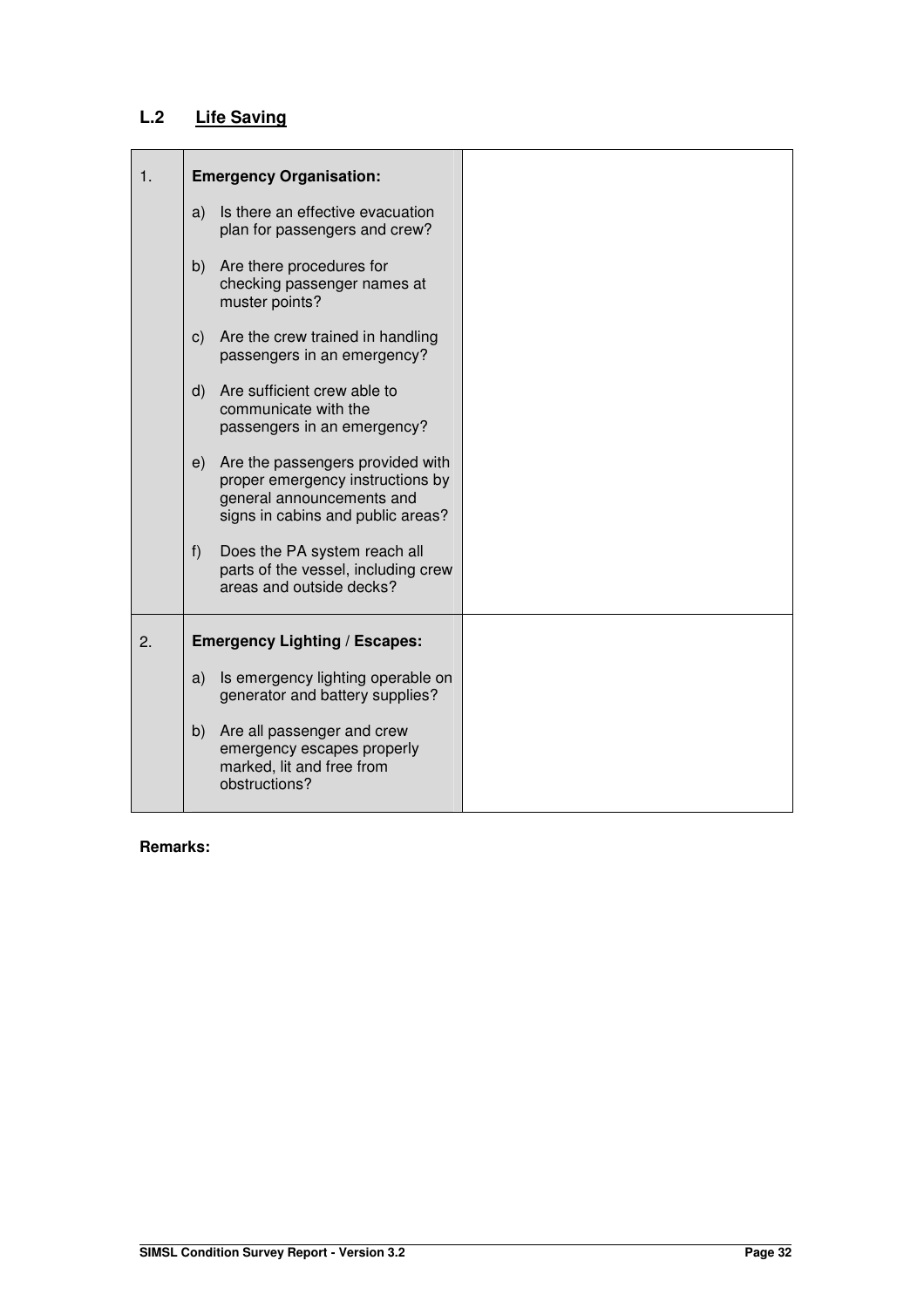## **L.3 Damage Control**

| 1. | <b>Documentation &amp; Training:</b>                                                                          |  |
|----|---------------------------------------------------------------------------------------------------------------|--|
|    | a) Does the vessel have an<br>approved "Damage Control<br>Plan"?                                              |  |
|    | Does the vessel have an<br>b)<br>approved "Damage Stability<br>Book"?                                         |  |
|    | Could the crew effectively contain<br>$\mathsf{c})$<br>flooding in any given<br>compartment following damage? |  |
| 2. | <b>Powered Watertight Doors:</b>                                                                              |  |
|    | Are doors operable from the<br>a)<br>bridge remote station?                                                   |  |
|    | From bulkhead deck remote<br>b)<br>station?                                                                   |  |
|    | From local control?<br>c)                                                                                     |  |
|    | By reserve and manual power<br>d)<br>sources?                                                                 |  |
|    | Are watertight doors regularly<br>e)<br>tested and maintained?                                                |  |
| 3. | <b>Damage Control Valves:</b>                                                                                 |  |
|    | Are the following systems operable:                                                                           |  |
|    | Emergency bilge pumping<br>a)<br>system?                                                                      |  |
|    | Through bulkhead sewage<br>b)<br>valves?                                                                      |  |
|    | Sewage side valves?<br>$\mathsf{c})$                                                                          |  |
|    | Cross over valves and lines?<br>d)                                                                            |  |
|    | Any other damage control<br>e)<br>devices?                                                                    |  |
|    | Are all systems operable from the<br>f)<br>bulkhead deck remote stations?                                     |  |
|    | Are all systems properly tested<br>g)<br>and maintained?                                                      |  |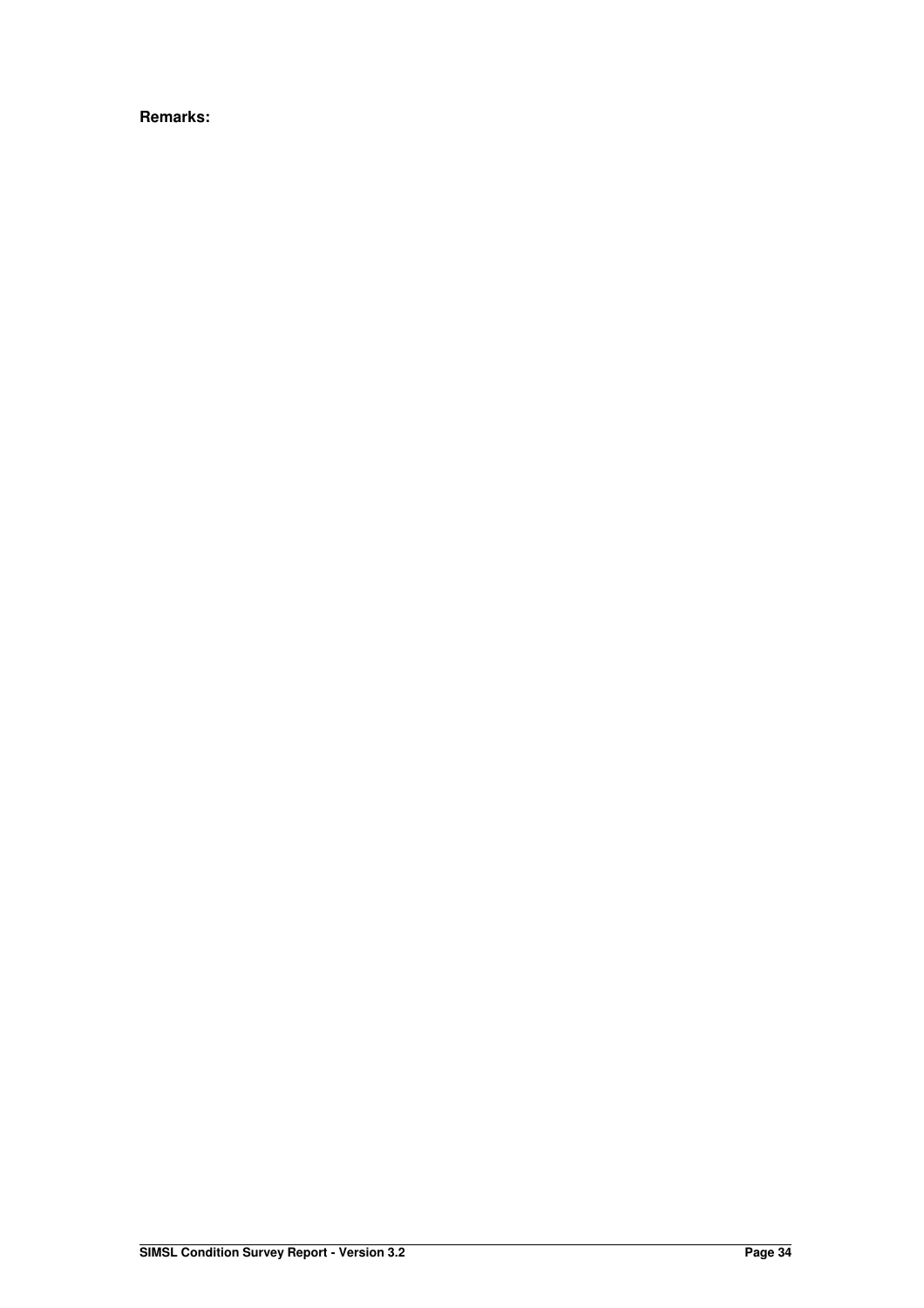## **L.4 Public Health**

| 1.             | Has the ship been inspected by local<br>health authorities?                                                                       |  |
|----------------|-----------------------------------------------------------------------------------------------------------------------------------|--|
| 2.             | Has United States Public Health<br>Service inspected the vessel and<br>what points were scored? (Describe<br>major deficiencies.) |  |
| 3.             | Are crew trained in establishing and<br>maintaining sanitation standards?                                                         |  |
| 4.             | Are food preparation areas and<br>storerooms clean and sanitary?                                                                  |  |
| 5.             | Are the potable water system<br>treatment records maintained?                                                                     |  |
| 6.             | Are swimming pools / spas treated<br>and records of water quality<br>maintained?                                                  |  |
| 7 <sub>1</sub> | Does the medical office maintain<br>records of diarrhoea cases?                                                                   |  |

## **Remarks:**

## **L.5 Security**

| Does the vessel have a Security<br>a)<br>Plan, in accordance with the<br><b>ISPS Code?</b>                                       |  |
|----------------------------------------------------------------------------------------------------------------------------------|--|
| Are the crew trained in<br>b)<br>accordance with the Security<br>Plan for gangway security, bomb<br>search and other provisions? |  |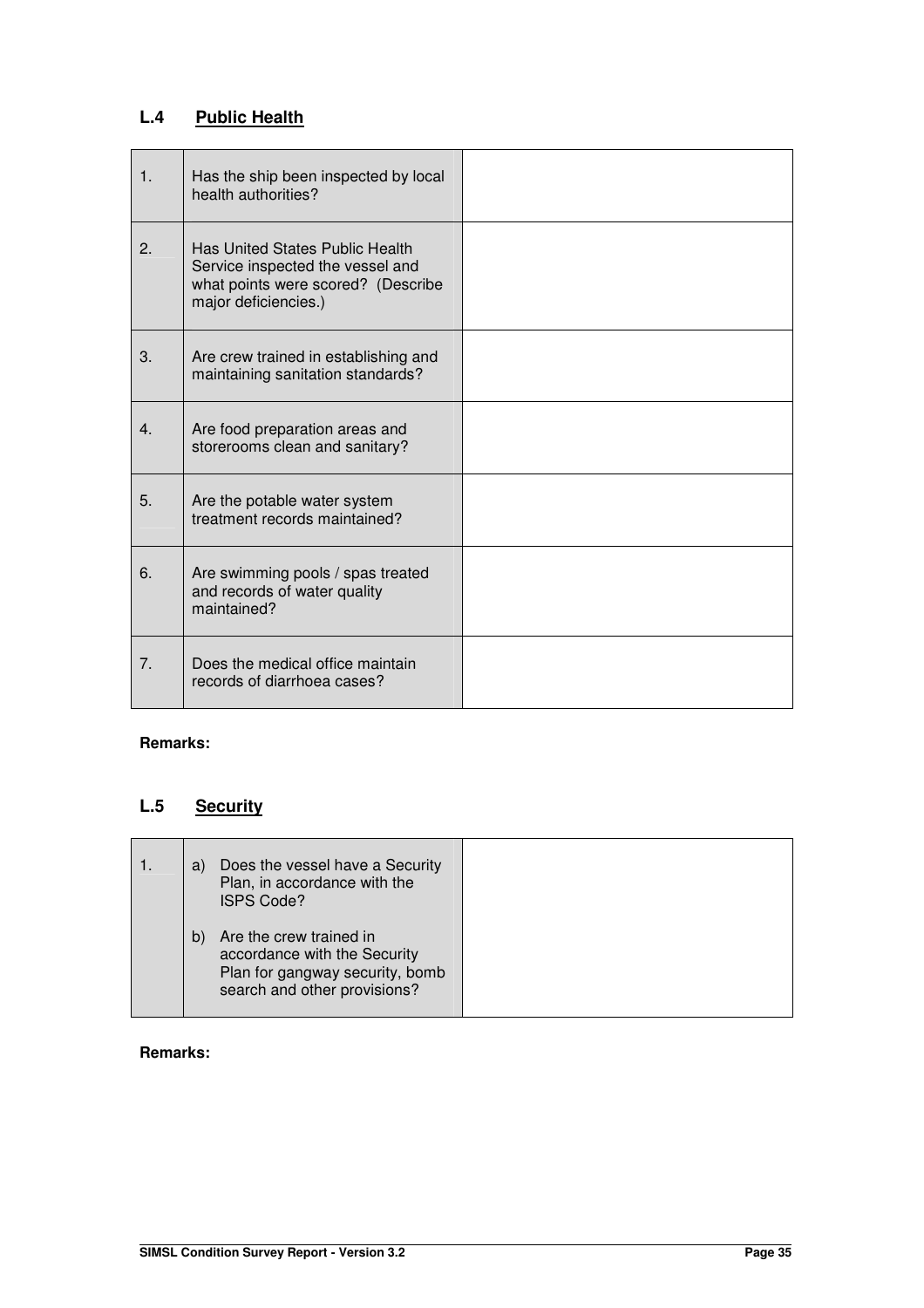## **L.6 Personal Injury**

| 1.      | Is the ship stabilised and the system<br>operable?                                                                          |  |
|---------|-----------------------------------------------------------------------------------------------------------------------------|--|
| 2.      | Are passenger and crew accidents<br>properly investigated and reported?                                                     |  |
| 3.      | Are general accident prevention<br>announcements made at the start of<br>the voyage and supplemented by<br>written notices? |  |
| $4_{-}$ | Are stairs, outer decks and other<br>potential hazards properly marked,<br>with warning signs posted?                       |  |
| 5.      | Are stairs and handrails well<br>designed, maintained and records<br>kept?                                                  |  |
| 6.      | Are start/end of stairways and<br>differences in deck levels clearly<br>marked by warning colours / designs?                |  |
| 7.      | Do outside decks have adequate anti-<br>skid resistance when wet?                                                           |  |
| 8.      | Are swimming pools / spas equipped<br>with handrails, non-slip decks and<br>pool rules signs posted?                        |  |
| 9.      | Are passenger areas fitted with<br>sufficient photoluminescent escape<br>signs sighted below smoke level?                   |  |
| 10.     | Are emergency lighting strips,<br>indicating escape routes, fitted and<br>operational?                                      |  |
| 11.     | Are lifts inspected and certified by an<br>approved company?                                                                |  |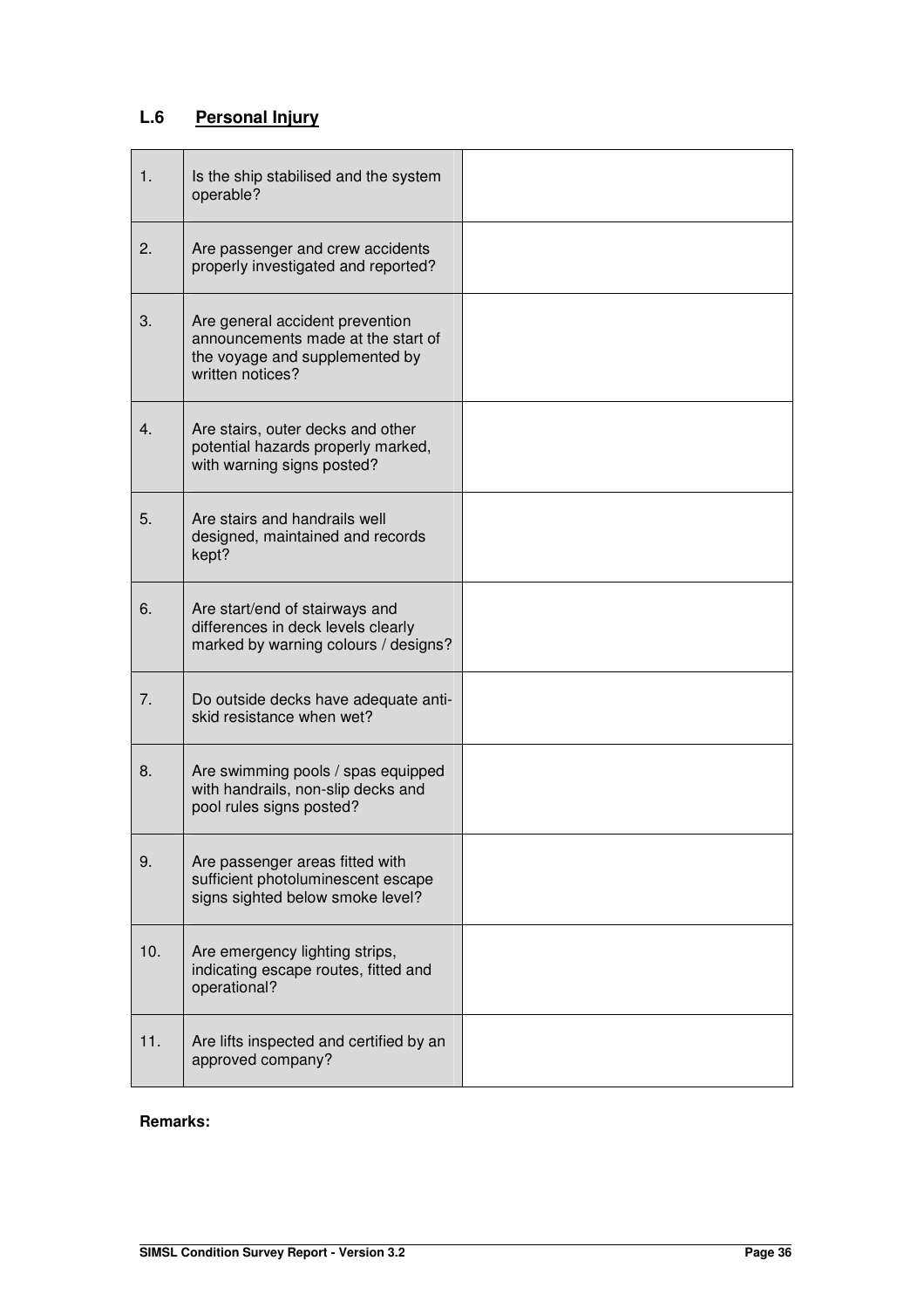**This report, and any accompanying documentation or photographs, has been compiled for the sole use of the Association for insurance purposes only. It should not be disclosed to any third parties without prior written permission from the Association.** 

**The information contained in this report, and any accompanying documentation or photographs, is not exhaustive as to the general condition of the ship and should not be relied upon by members or by any other party as any assurance, representation or warranty as to the condition of the ship and nothing herein shall prejudice the Club's rights under the insurance policy, in the event of a dispute between the Club and the member relating to the condition of this ship.**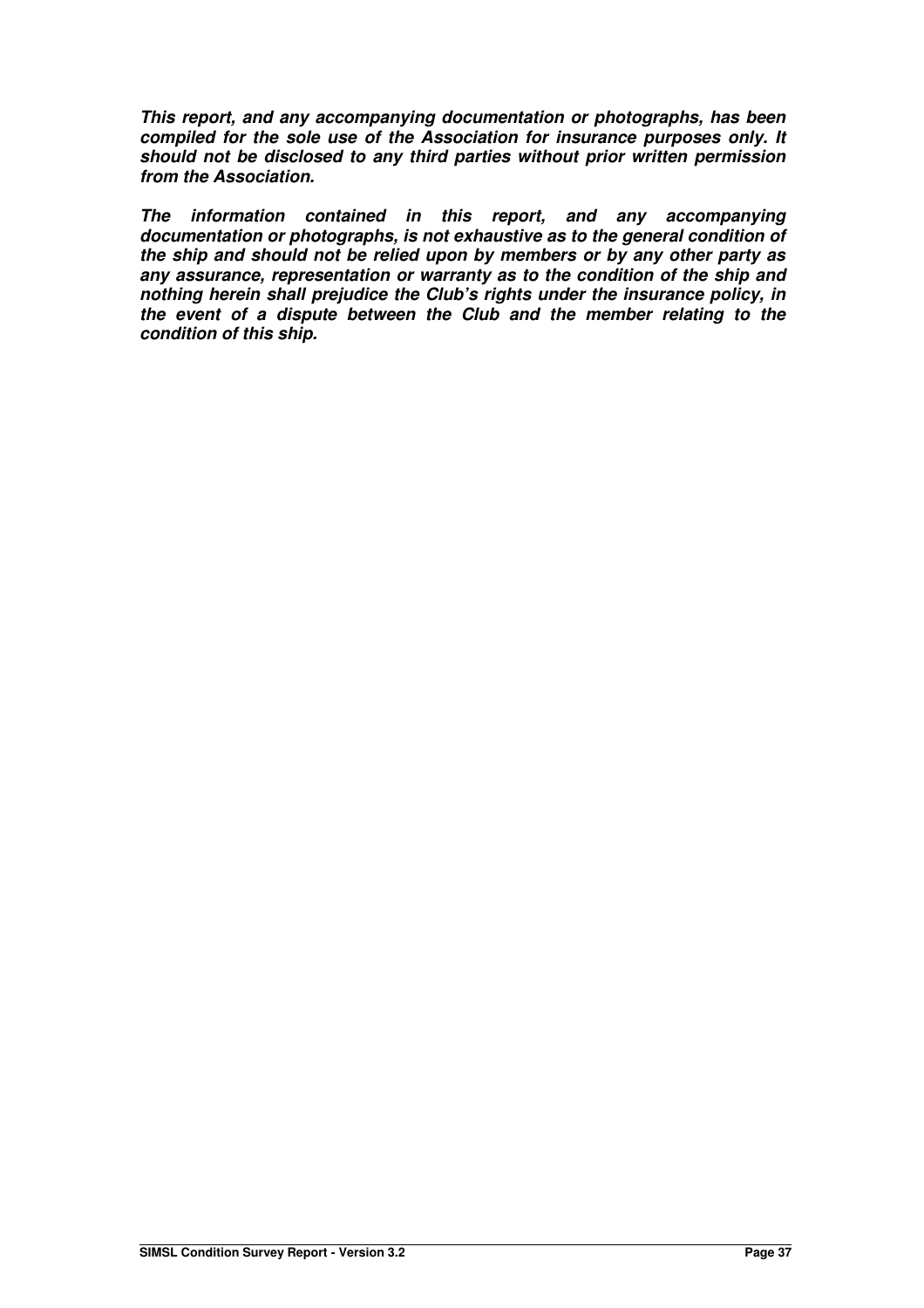#### SHIP NAME: **IMO NO:**

#### **PORT:** DATE:

## **LIST OF DEFICIENCIES**

#### **Notes:**

- A. Leave 1 copy onboard with the Master & attach 1 copy to the summary & formal reports.
- B. Add more rows as required.
- C. For follow-up surveys the status of all defects, recommendations and outstanding tests & requirements is to be noted as either **COMPLETED, IN PROGRESS or OUTSTANDING**
- D. All deficiencies that present a claims risk to the Club are to be noted as Defects. These will have to be rectified to the satisfaction of the Club.

| NO.           | <b>DEFECTS</b> | <b>REMEDIAL ACTION REQUIRED</b> |  |
|---------------|----------------|---------------------------------|--|
|               |                |                                 |  |
|               |                |                                 |  |
|               |                |                                 |  |
| $\mathcal{P}$ |                |                                 |  |
|               |                |                                 |  |
| 3             |                |                                 |  |
|               |                |                                 |  |
| 4             |                |                                 |  |
|               |                |                                 |  |
| 5             |                |                                 |  |
|               |                |                                 |  |

E. All deficiencies that do not present a claims risk to the Club are to be noted as Recommendations. These Recommendations are for the ship and Members information only and do not need to be rectified to the satisfaction of the Club.

| NO. | <b>RECOMMENDATIONS</b> | <b>REMEDIAL ACTION RECOMMENDED</b> |
|-----|------------------------|------------------------------------|
|     |                        |                                    |
|     |                        |                                    |
|     |                        |                                    |

#### F. All outstanding tests, requirements and inspections are to be noted as such and not as defects.

| NO. | <b>OUTSTANDING TESTS / REQUIREMENTS</b> |
|-----|-----------------------------------------|
|     |                                         |
|     |                                         |
|     |                                         |

### **TOTALS:**

| <b>DEFICIENCY</b>      | <b>OUTSTANDING</b> | <b>IN PROGRESS</b> | <b>COMPLETED</b> |
|------------------------|--------------------|--------------------|------------------|
|                        |                    |                    |                  |
| <b>Defects</b>         |                    |                    |                  |
|                        |                    |                    |                  |
| <b>Recommendations</b> |                    |                    |                  |
|                        |                    |                    |                  |
| Tests/Requirements     |                    |                    |                  |
|                        |                    |                    |                  |

#### **Photos**